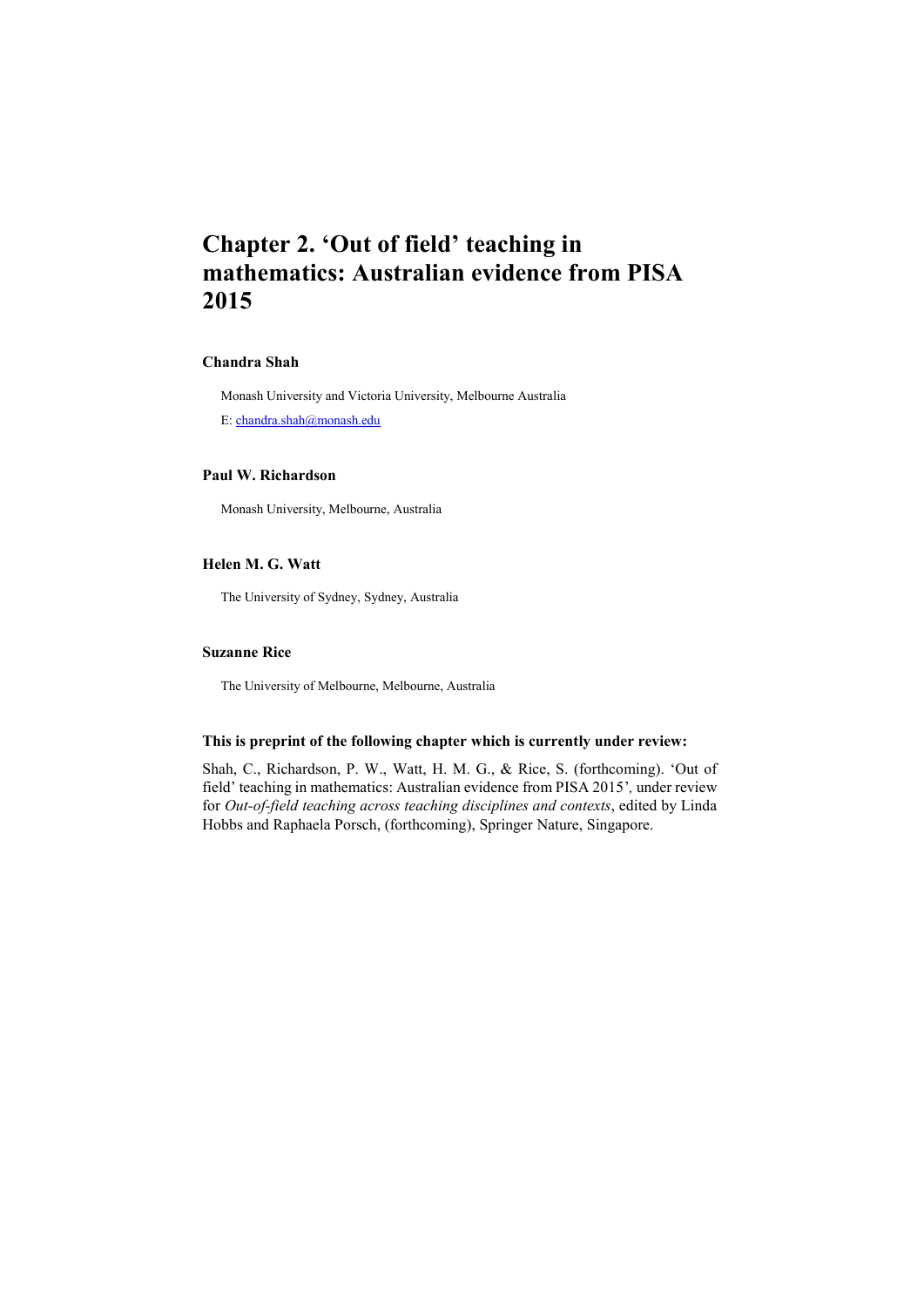**Abstract** 'Out-of-field' refers to teachers teaching subjects for which they do not hold a subject-specific qualification. Theory and empirical evidence suggest it can adversely affect teachers' work and students' learning. Teacher shortages and aspects of school organisational practice have been explanations linked to out-of-field teaching. We draw on Australian PISA 2015 data to examine the extent to which these, together with teacher characteristics and other school context factors, influence the assignment of teachers to out-of-field mathematics teaching. While the results show that schools' experiences of teacher shortages were unrelated to out-offield mathematics teaching assignment, greater school autonomy, which captures aspects of school organisational practice, reduced the likelihood of out-of-field assignment. The results show other school context variables implicated in the relationship between school autonomy and out-of-field teaching are school sector and students' parents' educational level. Particular teacher characteristics also associated with their risk of assignment to teach mathematics out-of-field. Implications for policy are advanced.

**Keywords** Mathematics, Multilevel logistic model, Out-of-field teaching, School autonomy, School sectors

### **1. Introduction**

Calls to lift teacher quality in Australia generally follow whenever there is a decline in the country's international ranking in student performance in, for example, the Programme for International Student Assessment (PISA) which has shown a continuing decline in reading, science and particularly in mathematics (Thomson, 2021). The latest call was made by the Minister of Education and Youth who initiated yet another inquiry into initial teacher education partly in response to declining school standards (rankings) over the last two decades (Tudge, 2021). However, not all declines in school rankings may be related to teacher quality, especially in mathematics. An important contributing factor in the decline could be the assignment of teachers to teach subjects for which they are not qualified (Cobbold, 2017). In the literature, out-of-field teaching refers to when teachers teach subjects (content) for which they do not hold the subject-specific qualifications. For example, if a teacher is assigned to teach mathematics when he or she is instead qualified to teach chemistry and biology. In contrast, 'in-field' teachers have subject-specific qualifications and pedagogical content knowledge relevant for the subject.

The importance of teachers having subject qualifications is underscored by the fact that most learning in the secondary school context is content-specific and thus,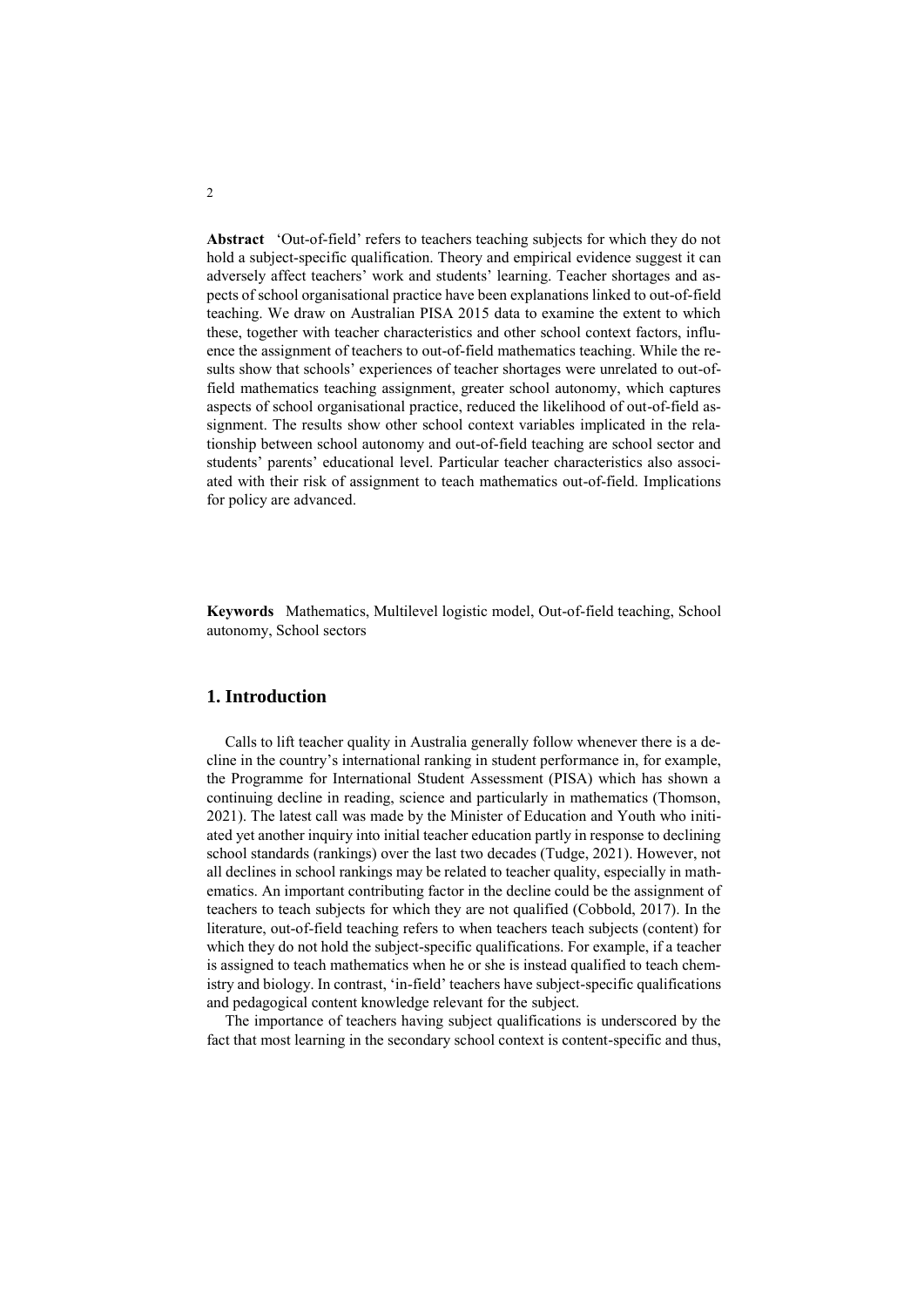depends on the corresponding knowledge domain. Student learning in the domain of mathematics involves a set of constructive processes in which individuals sequentially build, activate, elaborate and organise knowledge systematically. This requires teachers to create an environment in which students are able to engage in domain-specific learning activities and build on previous knowledge (Seidel & Shavelson, 2007). To do so effectively, teachers need to have content knowledge, among which Shulman (1986) distinguishes 1) subject matter content knowledge, 2) pedagogical content knowledge<sup>1</sup>, and 3) curricular knowledge. By definition, outof-field teachers of mathematics will lack the deeper knowledge of the subject that is necessary for teaching students at senior levels and inspiring them to continue studying the subject at the tertiary level. Teachers asked to teach out-of-field will lack content knowledge and be less effective in that situation, even if they are brilliant communicators and classroom managers. Empirical evidence has shown that students taught by in-field teachers achieve better in mathematics than those taught by teachers teaching out-of-field (Clotfelter et al., 2010; Dee & Cohodes, 2008; Goldhaber & Brewer, 2000).

Students taught by more knowledgeable teachers are more likely to achieve and be motivated to undertake higher level mathematics (Baumert et al., 2010; Hill et al., 2005), which in turn is important for ensuring a steady supply of not only mathematics graduates, but graduates of other physical and social science disciplines which have strong mathematical underpinning. These graduates have an important role in a modern economy and the demand for them continues to grow (Audit Office of New South Wales, 2019; Ingersoll & Perda, 2010; OECD, 2012; Office of the Chief Scientist, 2014; Productivity Commission, 2012; Queensland Audit Office, 2013; Smith, 2017; The Royal Society, 2007).

Out-field teaching also affects teachers. Teachers assigned to teach out-of-field in mathematics in the Teach for America programme were found to be at a higher risk of leaving the profession altogether than those assigned to teach in-field (Donaldson & Johnson 2010). Such teachers often feel a loss of professional identity and confidence (du Plessis, 2019; Hobbs, 2013; Sharplin, 2014).

Despite the adverse effects of out-of-field teaching on both students and teachers, as we discuss in the literature review the practice is widespread in many countries, including Australia (see Shah et al., 2020; Weldon, 2016). Ingersoll (2004) proposed two mechanisms to explain the prevalence of out-of-field teaching in the United States—teacher shortages and schools' organisational practices—but found support for only the second hypothesis. There is a knowledge gap in Australia about what drives the practice of out-of-field teaching in general and in mathematics, and which teachers are most affected by this practice. In particular, the two hypotheses proposed by Ingersoll (2004) remain untested in the Australian context. These are important to investigate because, as Ingersoll (1999) noted, many people including

<sup>1</sup> Pedagogical content knowledge goes beyond the knowledge content *per se* to include the dimension of subject knowledge content that is most germane for *teaching*.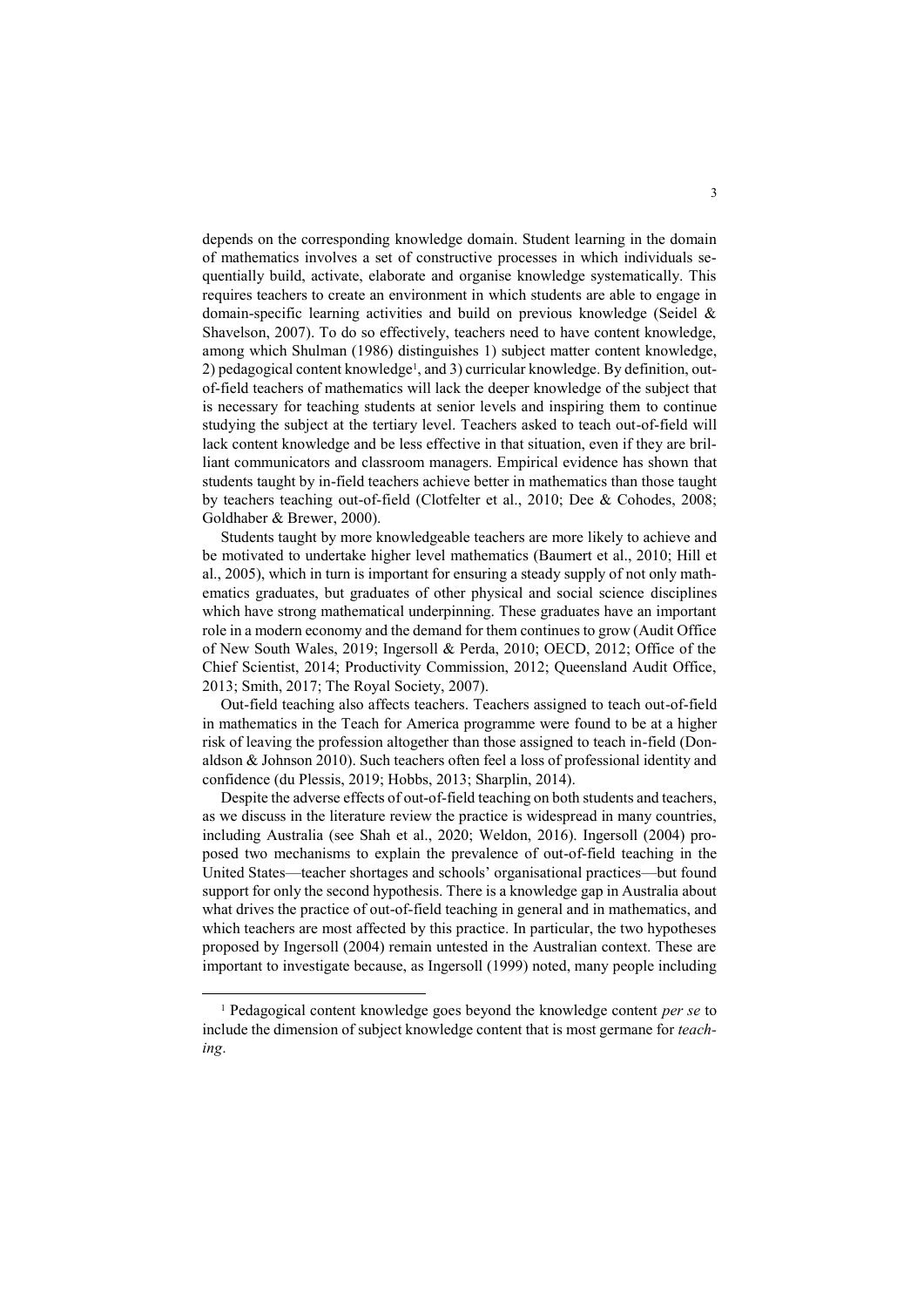in Australia (e.g., Prince & O'Connor, 2018), assume the problem of out-of-field teaching is poorly prepared teachers or not enough teachers, that can be remediated with higher training standards and expanded recruitment.

In this chapter, we draw on Australian PISA 2015 data, which for the first time included an optional teacher survey in addition to the principal and student surveys, to address this knowledge gap about the practice of out-of-field teaching in mathematics in Australia. In particular, we investigate the role of teacher shortages and aspects of school autonomy together with other school context characteristics (e.g., size, location, whether it is in the government, Catholic or independent sector) and teacher characteristics (e.g., age, gender, employment contract) to predict the probability of teachers' assignment to out-of-field teaching in mathematics.

### **2. Literature Review**

Research on out-of-field teaching in the United States goes back many decades (Brodbelt, 1990; Council for Basic Education, 1986; Gardner, 1983; National Commission on Teacher Education and Professional Standards. Special Committee on the Assignment of Teachers, 1965; Robinson, 1985). It grew from a concern for equality in education, an enduring challenge for education policy not only in the United States but in many other countries as well (e.g., Coleman et al., 1966; Kozol, 1991; Teese et al., 2007). Evidence from the United States has shown that students from poor, minority and disadvantaged backgrounds are often taught by the least qualified teachers, which has contributed to poorer educational outcomes for those students (e.g., California Commission on the Teaching Profession, 1985; Darling-Hammond, 1987).

In 2001, the United States Congress passed the *No Child Left Behind Act*, with specific incentives for states to eliminate out-of-field teaching by requiring 'highly qualified'<sup>2</sup> teachers in all core academic subjects across all income groups. After nearly a decade and a half, it seems the situation—rather than becoming better may in fact have worsened, at least in science and mathematics (Shah et al., 2019). The act was replaced by *Every Student Succeeds Act* in 2015, designed to increase local control by states and school districts and consequently improve student outcomes and teacher quality. The new act so far, according to Van Overschelde and Piatt (2020), seems to have produced perverse outcomes. Using administrative data for Texas, they showed out-of-field teaching increased considerably across all subjects after the act was passed compared to the situation before its introduction.

Most research on out-of-field-teaching in the United States has used data from the National Teacher and Principal Survey (formerly known as the *Schools and Staffing Survey* (SASS)) which has been conducted periodically since the mid-

<sup>&</sup>lt;sup>2</sup> The Act defined this term to mean that teachers hold a bachelor's degree and state certification, and demonstrate content knowledge in the subjects they teach.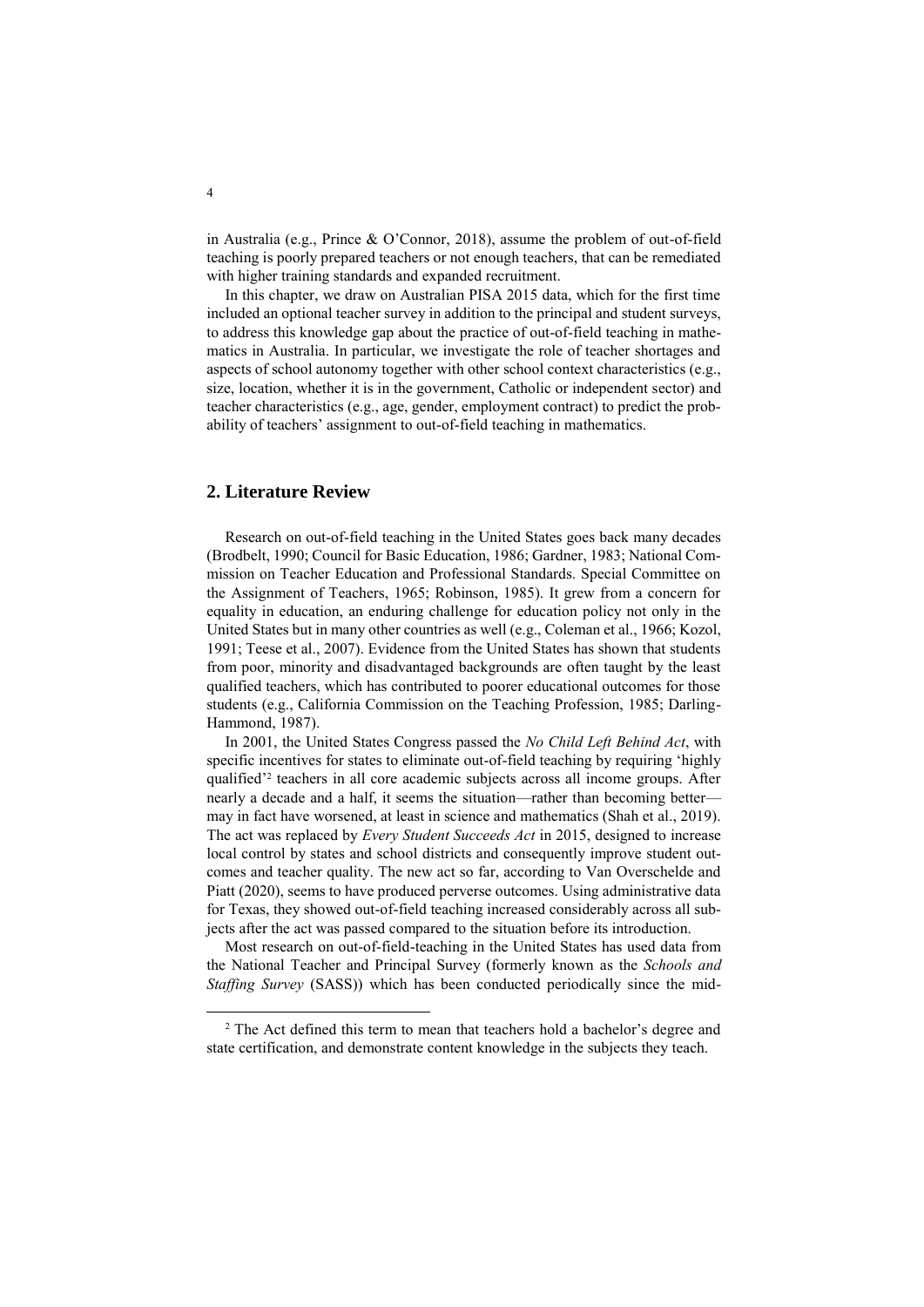1980s. Estimates from these data show the proportion of mathematics classes taught by out-of-field teachers (without a major or minor in mathematics) ranged from 18% in 1988 to 35% in 2015; and, the proportion of students taught mathematics by out-of-field teachers ranged from 16% to 33% over the same period (Hill & Gruber, 2011; Hill et al., 2015; Morton et al., 2008; Seastrom et al., 2004; Shah et al., 2019).<sup>3</sup> The rate has tended to vary across teachers, schools and students. Less experienced teachers and those teaching low-track classes were more likely to be teaching outof-field; and the practice has been found to be more prevalent in smaller schools and schools having high proportions of students from low socioeconomic backgrounds (Ingersoll, 1999).

Internationally, the 2008 *Teaching and Learning International Survey* (TALIS) revealed an average out-of-field teaching rate of 10% in mathematics and science in lower secondary schools across 21 countries—from 0.2% in Poland to 16% in Brazil (Zhou, 2012).<sup>4</sup> The rate was generally higher in schools that were small, in rural areas and having large numbers of part-time and temporary teachers. As the TALIS data exclude casual relief teachers, who tend to have higher rates of out-offield teaching, the estimates derived from TALIS will generally be smaller than those derived from data which have a broader scope. This is one reason why the 5% combined rate for mathematics and science in Korea in TALIS is only half of the 10% in mathematics and one-fifth of the 25% in science that Kim (2011) reported, using a different country-specific Korean dataset. Kim similarly reported that outof-field teaching in Korea was more common in small schools, outside big cities and in public schools. Using data from the 2013 survey of *Staff in Australian Schools* (SiAS), Weldon (2016) reported an out-of-field teaching rate of 20% in secondary school mathematics in Australia. The rate was higher among teachers of lower grades, younger and less experienced teachers, and teachers in rural and regional schools. While he found some variation in the rate across states, the differences across government, Catholic and independent sectors were small.

As mentioned, the two major sets of explanations put forth to explain the phenomenon (Ingersoll, 2004) have related first, to teacher shortages and recruitment difficulties in particular specialisms; second, to school organisational practice and administrative leadership, including the degree to which schools enjoy autonomy to make decisions concerning teacher appointments and deployment. However, both Ingersoll (2004) and Zhou (2014) found lack of evidence to support the teacher shortage hypothesis. It is possible that school principals faced with a need to cover a mathematics class, may assign an out-of-field teacher from the existing staffing pool to cover the class rather than hire an additional mathematics teacher from the

<sup>&</sup>lt;sup>3</sup> Out-of-field teaching has variously been measured in terms of the proportions of students, teachers or classes that are affected by the phenomenon. The choice of the measure depends on the data that are available, meaning that one has to be careful when comparing results from different studies (Ingersoll, 2019).

<sup>4</sup> Out-of-field teaching rate was measured as the percentage of mathematics and science teachers teaching out-of-field in the school.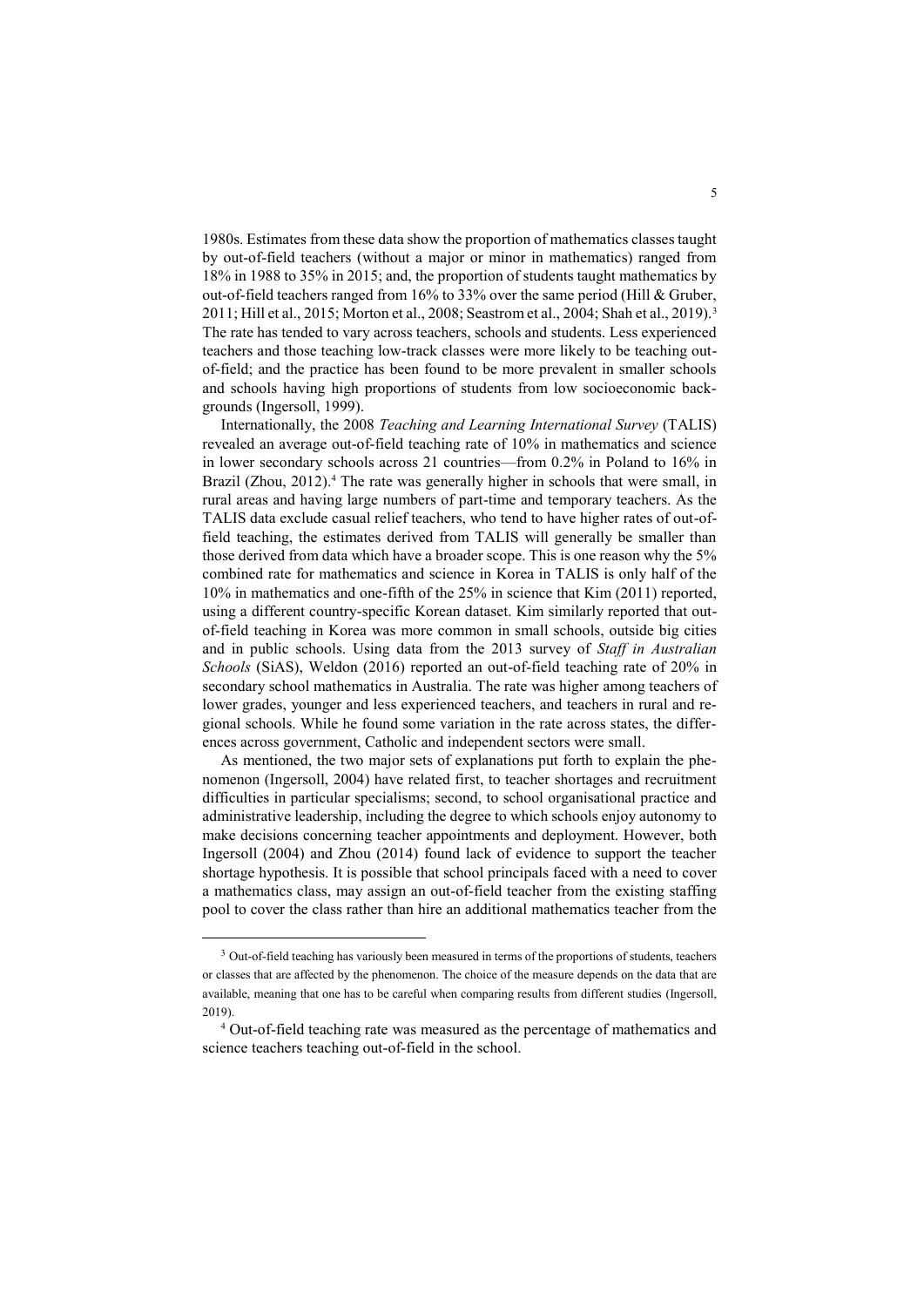external labour market, thereby saving on costs. In fact, when budgets are tight, this may be the only option available to the school. In such situations the principal may not report having experienced recruitment difficulties. Interestingly, Kim (2011) found high rates of out-of-field teaching in mathematics and science despite an apparent oversupply of teachers in Korea. Similarly, Ingersoll (2004) observed high rates of out-of-field teaching in English and social studies, subjects not generally known for having shortages. What this also means is that better training and recruitment of large numbers of new mathematics teachers, while worthwhile, may be unlikely to address the issue of quality mathematics teaching if teachers continue to still be assigned to teach out-of-field (Hoxby, 2004; Ingersoll, 2019).

Schools' organisation practices are an alternative explanation for out-of-field teaching. Decisions about these practices are made at different levels, including at the system and school level by principals. Regression analyses of data on secondary-level teachers from the *Schools and Staffing Survey* (SASS) in the United States found school leadership practices related to significantly lower rates of out-of-field teaching (Ingersoll, 2004). Unsurprisingly, Ingersoll found that schools that hired or assigned underqualified teachers (i.e., those who do not have a minor or a major in the subject they are assigned to teach) to cover vacancies had higher out-of-field teaching; and schools governed by district-level policies requiring new teachers to hold a minor or a major in the subject to be taught, tended to have less out-of-field teaching. Using the TALIS data, Zhou (2012, 2014) investigated the effect of school leadership (administrative tasks, enforcing rules and procedures, and principal accountability) and school autonomy (for teacher hiring and determining teacher salaries) on out-of-field teaching in mathematics and science.<sup>5</sup> He found administrative leadership did not have a significant independent effect on school-level out-of-field teaching. The aspect of school autonomy that mattered most was who had responsibility for teacher salary increases. Schools in which the principal had this responsibility tended to have lower rates of out-of-field teaching. In contrast, when teacher salary increases were decided by regional authorities, schools tended to have higher rates of out-of-field teaching. The Korean context provides further insights into the negative outcomes of central control and institutional rigidities pertaining to teaching hours, teacher contracts and the allocation of teachers to schools, all of which associated with higher rates of out-of-field teaching (Kim, 2011). Du Plessis, Gillies, and Carroll (2014) alluded to the role of school leadership in managing out-offield teaching, noting that current practices are often about 'crisis management' rather than finding long-term strategic solutions.

Ingersoll (2004) found a strong relationship between class sizes and out-of-field teaching, with less out-of-field teaching in schools which had larger classes. Maximum class sizes are often mandated in industrial relations agreements and, therefore, increasing class sizes may not be an option for schools where such agreements

<sup>&</sup>lt;sup>5</sup> The 2012 study included data for 21 out of 24 countries that participated in TALIS; the 2014 study included data for only 15 countries. Both studies modelled fixed effects for countries in analyses.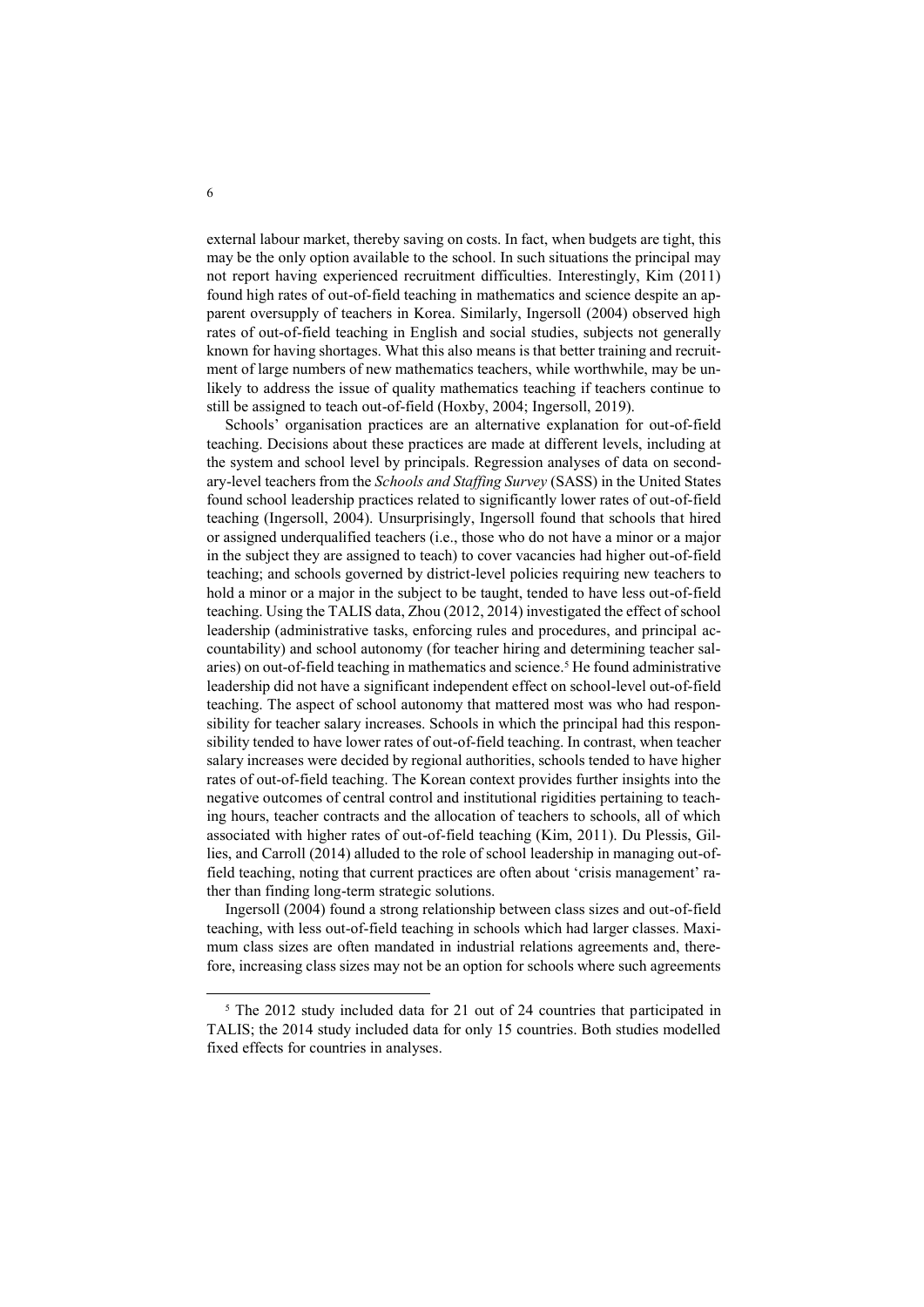exist. School size may also limit the extent to which class sizes may be increased. This means some schools may opt to cancel classes or increase class sizes to avoid out-of-field teaching. Ingersoll found larger schools had less out-of-field teaching, but this relationship was weaker when the model included school organisation variables. Zhou (2012) also showed that smaller school size was significantly and independently associated with higher rates of out-of-field teaching. However, Zhou's subsequent study (2014) found school size to be unrelated. Whether the different result was due to differences between the samples or to other factors is unclear, and no explanation was suggested by Zhou (2014).

This literature review has highlighted the phenomenon of out-of-field teaching in mathematics in different countries and illustrated how its prevalence varies across different kinds of teachers, school contexts and datasets. While there has been little evidence to suggest teacher shortages as a significant factor in the assignment of teachers to out-of-field teaching, aspects of school organisational practices, particularly those related to school autonomy, seem to play a significant role.

### **3. Data**

1

The Australian PISA 2015 consisted of surveys of students, teachers and principals.<sup>6</sup> A sample of 14,530 grade 10 students was drawn from 758 schools to complete the student survey. A total of 738 principals completed the school survey. The teacher sample included 16,234 teachers, of whom 11,715 responded to the teacher survey, a response rate of 72%. A unique common school identifier allowed the linking of school context data from the students' and principals' surveys to the teachers' data.

The teachers' survey did not contain a specific question about out-of-field teaching in mathematics, but it included the following question:

Were any of the following [subjects] included in your teacher education or training programme or other professional qualification and do you teach them to Year 10 in the current school year?

Teachers' responses were collected in a matrix of two columns and eleven rows. The two columns were headed '*Included in my teacher education or training programme or other professional qualification*' and *'Teach it to Year 10 in the current* 

<sup>6</sup> The full technical details of the survey, including the sampling method, are in OECD (2017). Weights to account for the sampling design and non-response in the teacher survey are unavailable. However, student weights are available from the student survey. We use these to approximate teacher weights. We do this by assuming the same weight for each teacher in groups defined by state, sector and location of school. The sum of student weights in each group is divided equally among all teachers in the group.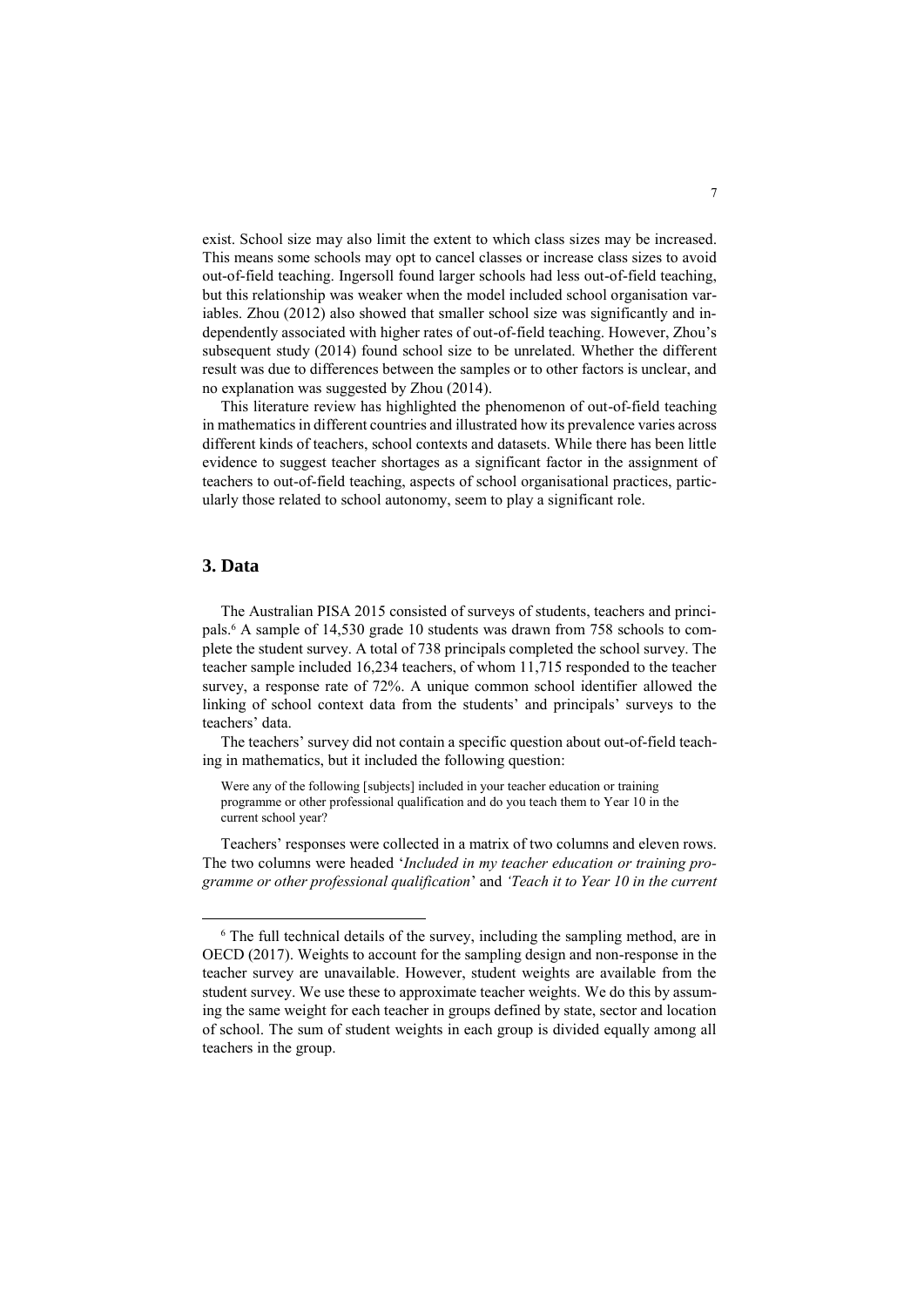*school year*'. The rows listed eleven subjects, including mathematics. Respondents selected all relevant boxes in this matrix. From teachers' responses to this compound question, 2,313 teachers were identified to be teaching mathematics to Year 10 in the current school year with 20% teaching it out-of-field. For teachers teaching mathematics to Year 10, a binary variable was constructed for the variable 'out-offield' in mathematics. It was assigned a value 1 for teachers for whom mathematics was not included in their teacher education or training programme or other professional qualification; otherwise a value of 0 was assigned. Clearly, these data are limited to the extent that they do not reveal the number of classes these teachers were teaching, the number of students in classes, or whether they were teaching the subject at any other grade-level.

# *Personal characteristics of teachers assigned to teach mathematics*

For our investigation of out-of-field teaching in mathematics, our effective sample consisted of data for 2,313 teachers. Teachers teaching mathematics out-of-field were, on average, younger than those teaching mathematics in-field (see Table 1). Relatively more of those teaching mathematics out-of-field were women and on temporary contracts, including fixed-term and casual contracts.

### **Table 1**

| Characteristic      |                          |              | $\mathbf n$          |       |                      | $\frac{0}{0}$        |                      |
|---------------------|--------------------------|--------------|----------------------|-------|----------------------|----------------------|----------------------|
|                     |                          | In-<br>field | Out-<br>of-<br>field | Total | In-<br>field         | Out-<br>of-<br>field | Total                |
| Gender              | Female                   | 876          | 249                  | 1125  | 47.8                 | 53.2                 | 48.9                 |
|                     | Male                     | 956          | 219                  | 1175  | 52.2                 | 46.8                 | 51.1                 |
|                     | Sample size <sup>1</sup> | 1832         | 468                  | 2300  | 100                  | 100                  | 100                  |
| Qualification level | Lower than bachelor      | 89           | 22                   | 111   | 4.9                  | 4.7                  | 4.8                  |
|                     | Bachelor                 | 1416         | 353                  | 1769  | 77.2                 | 75.9                 | 76.9                 |
|                     | Higher than bachelor     | 330          | 90                   | 420   | 18.0                 | 19.4                 | 18.3                 |
|                     | Sample size              | 1835         | 465                  | 2300  | 100                  | 100                  | 100                  |
| Hours of work       | Full-time                | 1573         | 397                  | 1970  | 86.0                 | 85.9                 | 86.0                 |
|                     | Part-time                | 257          | 65                   | 322   | 14.0                 | 14.1                 | 14.0                 |
|                     | Sample size              | 1830         | 462                  | 2292  | 100                  | 100                  | 100                  |
| Employment contract | Permanent                | 1592         | 377                  | 1969  | 86.6                 | 80.2                 | 85.3                 |
|                     | Temporary                | 247          | 93                   | 340   | 13.4                 | 19.8                 | 14.7                 |
|                     | Sample size              | 1839         | 470                  | 2309  | 100.<br>$\mathbf{0}$ | 100.<br>$\mathbf{0}$ | 100.<br>$\mathbf{0}$ |

*In-field and out-of-field teachers teaching secondary school mathematics by personal characteristics, Australia*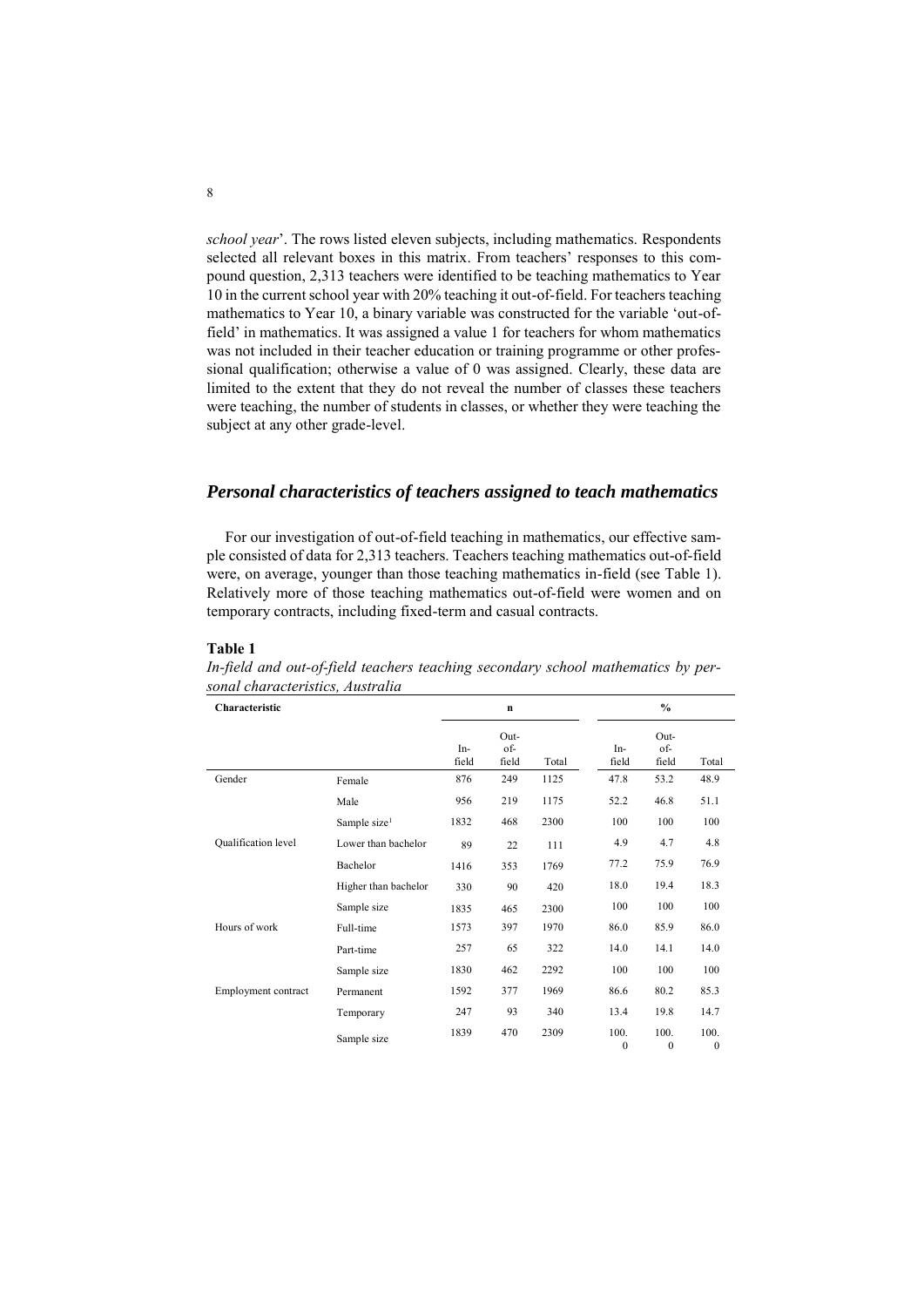| Professional develop-<br>ment activities | $\leq$ 3           | 768  | 185  | 953  | 41.8 | 39.7 | 41.3 |
|------------------------------------------|--------------------|------|------|------|------|------|------|
|                                          | >3                 | 1071 | 281  | 1352 | 58.2 | 60.3 | 58.7 |
|                                          | Sample size        | 1839 | 466  | 2305 | 100  | 100  | 100  |
| Age (years)                              | Mean               | 43.8 | 40.4 | 43.1 |      |      |      |
|                                          | Standard deviation | 11.8 | 10.9 | 11.7 |      |      |      |
|                                          | Sample size        | 1832 | 470  | 2302 |      |      |      |

Source: PISA 2015

1

Note: 1 Sample size excluding missing values. The full sample has data on 2,313 teachers. Unweighted estimates.

# *School context of teachers assigned to teach mathematics*

Australia's school education system consists of three sectors: government (public), Catholic systemic, and other independent systems, with complex government and private funding of each (Thomson, 2021). In 2020, the proportions of secondary students enrolled in each of the respective three sectors were 59%, 22% and 19%.<sup>7</sup> Assignment to out-of-field teaching was relatively less in independent than government schools. The schools where teachers were teaching mathematics out-of-field were, on average, smaller than the schools where they were teaching in-field (see Table 2). The proportion of teachers in each state and territory in the sample was not representative of the population because schools from smaller jurisdictions were oversampled to ensure reliable estimates for these jurisdictions. For example, New South Wales' share of teachers in the sample is 22%, which is less than its share (about one-third) of the total population. The weighted shares (not shown in the table), however, reflect the population shares more closely. Overall, relatively more teachers in New South Wales and Queensland schools were assigned to out-of-field teaching than in the other states and territories.

The binary variable 'shortage of teachers' represented principals' responses to the question of whether a school's capacity to provide instructions to students was hindered by a lack of teachers. It was coded as one if the response to the question was either 'to some extent' or 'a lot', and zero if the response was either 'not at all' or 'very little'. The question was about a general perception of teacher shortages, and not about a shortage in any specific subject. While this is less than ideal for capturing information on the shortage of mathematics teachers, it provides a reasonable proxy.

In the school survey, each principal was required to indicate who among the principal, teachers, the school board, local education authority and the national education authority had 'considerable' responsibility for each of twelve school

<sup>7</sup> https://www.acara.edu.au/reporting/national-report-on-schooling-in-australia/national-report-on-schooling-in-australia-data-portal/student-numbers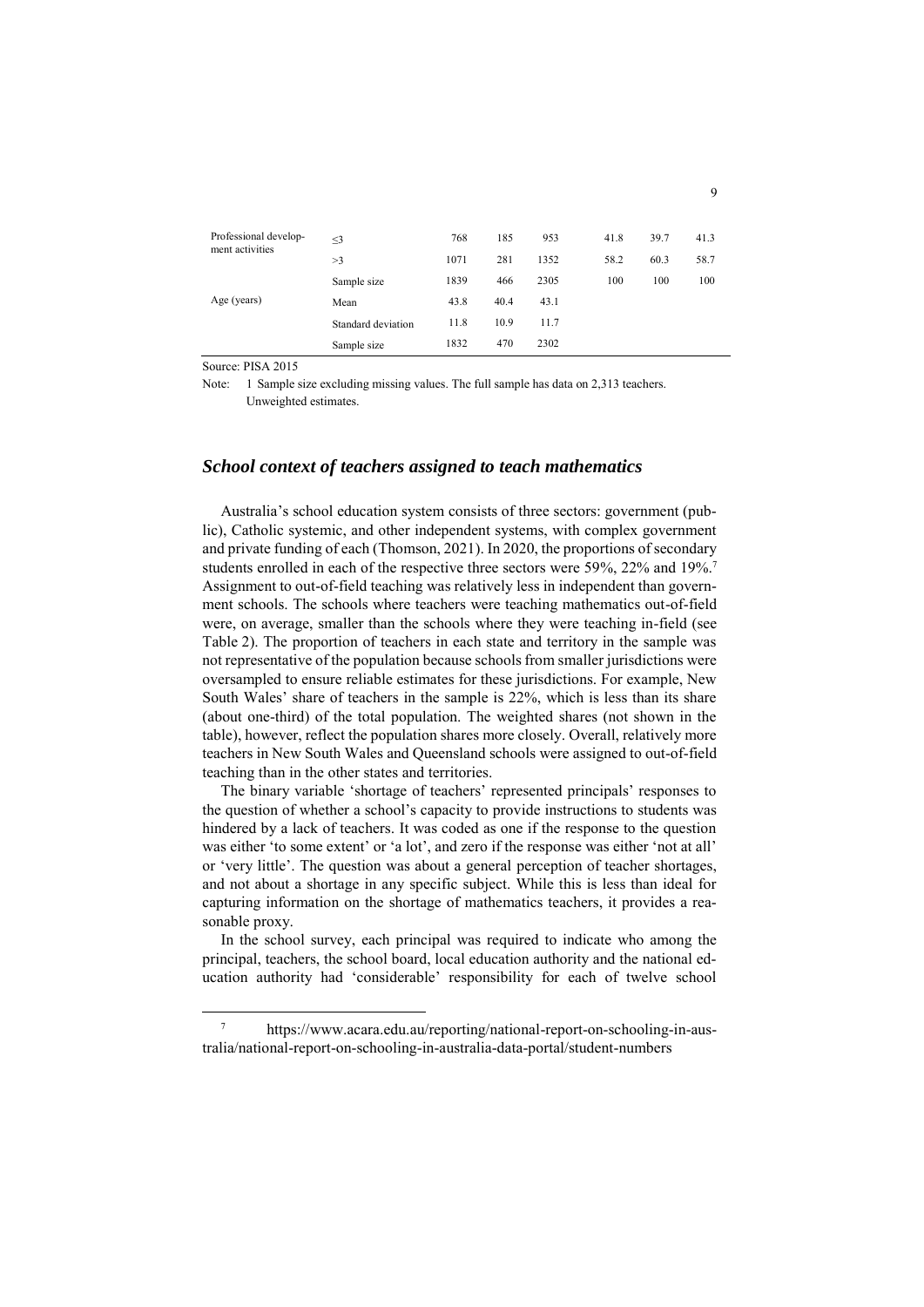organisational practices. The principal could indicate multiple parties having responsibility for each of the practices. The twelve practices included decisions on hiring and firing teachers, setting staff salaries, allocating budget, setting the curriculum and operating student admission and discipline. The school autonomy variable was constructed by the OECD to measure the collective responsibility of the principal, teachers and the school board for these practices. Its value ranged from zero to one, with higher values indicating more autonomy. Schools that assigned teachers to out-of-field teaching were generally less autonomous than schools that assigned them to in-field teaching.

The last four variables in Table 2 were derived from the student survey. They capture aspects of the socioeconomic profile of the schools. For example, only 8% of out-of-field teachers compared to 14% of in-field teachers were in schools where more than 75% of parents of students possessed higher education qualifications.

### **Table 2**

*In-field and out-of-field teachers teaching secondary school mathematics by school context, Australia*

| <b>School context</b>           | n                               |              |                      |       | $\frac{0}{0}$ |                      |       |
|---------------------------------|---------------------------------|--------------|----------------------|-------|---------------|----------------------|-------|
|                                 |                                 | In-<br>field | Out-<br>of-<br>field | Total | In-<br>field  | Out-<br>of-<br>field | Total |
| School size (X 100<br>students) | Mean                            | 10.2         | 9.1                  | 9.9   |               |                      |       |
|                                 | Standard deviation              | 4.4          | 4.2                  | 4.4   |               |                      |       |
|                                 | Sample size <sup>1</sup>        | 1723         | 434                  | 2157  |               |                      |       |
| State                           | New South Wales                 | 391          | 111                  | 502   | 21.2          | 23.6                 | 21.7  |
|                                 | Victoria                        | 333          | 87                   | 420   | 18.1          | 18.5                 | 18.2  |
|                                 | Queensland                      | 409          | 93                   | 502   | 22.2          | 19.8                 | 21.7  |
|                                 | South Australia                 | 270          | 69                   | 339   | 14.7          | 14.7                 | 14.7  |
|                                 | Western Australia               | 206          | 40                   | 246   | 11.2          | 8.5                  | 10.6  |
|                                 | Tasmania                        | 125          | 27                   | 152   | 6.8           | 5.7                  | 6.6   |
|                                 | Northern Territory              | 34           | 20                   | 54    | 1.8           | 4.3                  | 2.3   |
|                                 | Australian Capital<br>Territory | 75           | 23                   | 98    | 4.1           | 4.9                  | 4.2   |
|                                 | Sample size                     | 1843         | 470                  | 2313  | 100           | 100                  | 100   |
| Sector                          | Government                      | 1078         | 303                  | 1381  | 58.5          | 64.5                 | 59.7  |
|                                 | Catholic                        | 417          | 105                  | 522   | 22.6          | 22.3                 | 22.6  |
|                                 | Independent                     | 348          | 62                   | 410   | 18.9          | 13.2                 | 17.7  |
|                                 | Sample size                     | 1843         | 470                  | 2313  | 100           | 100                  | 100   |
| Location <sup>2</sup>           | Metropolitan                    | 1310         | 316                  | 1626  | 71.1          | 67.2                 | 70.3  |
|                                 | Provincial                      | 490          | 128                  | 618   | 26.6          | 27.2                 | 26.7  |
|                                 | Remote                          | 43           | 26                   | 69    | 2.3           | 5.5                  | 3.0   |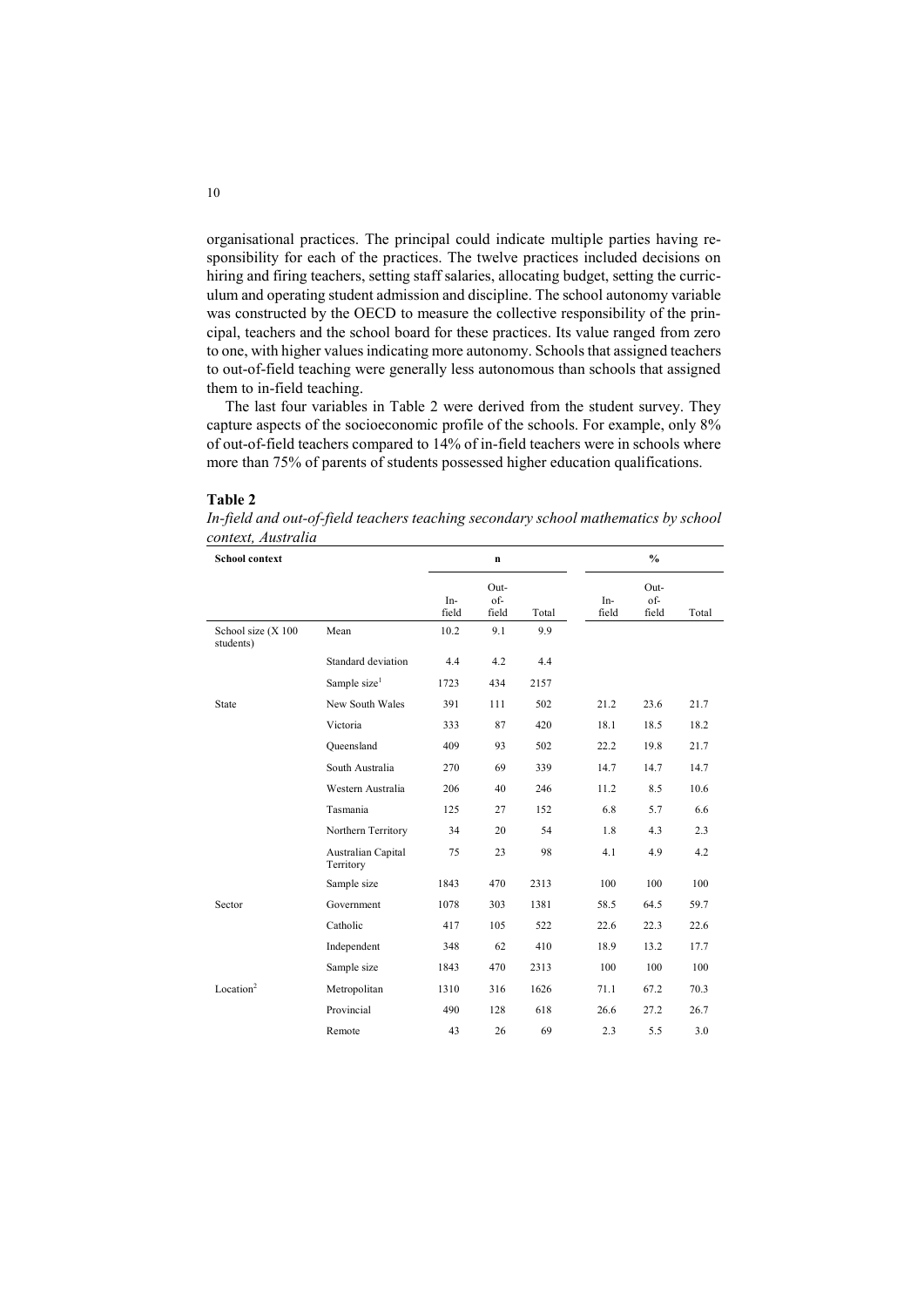|                             | Sample size        | 1843 | 470  | 2313 | 100                  | 100                  | 100                  |
|-----------------------------|--------------------|------|------|------|----------------------|----------------------|----------------------|
| School type                 | Co-educational     | 1504 | 393  | 1897 | 87.3                 | 90.6                 | 87.9                 |
|                             | Girls only         | 112  | 17   | 129  | 6.5                  | 3.9                  | 6.0                  |
|                             | Boys only          | 107  | 24   | 131  | 6.2                  | 5.5                  | 6.1                  |
|                             | Sample size        | 1723 | 434  | 2157 | 100.<br>$\mathbf{0}$ | 100.<br>$\mathbf{0}$ | 100.<br>$\mathbf{0}$ |
| Shortage of teachers        | No                 | 1255 | 301  | 1556 | 77.1                 | 74.5                 | 76.6                 |
|                             | Yes                | 372  | 103  | 475  | 22.9                 | 25.5                 | 23.4                 |
|                             | Sample size        | 1627 | 404  | 2031 | 100                  | 100                  | 100                  |
| School autonomy             | Mean               | 0.75 | 0.73 | 0.75 |                      |                      |                      |
|                             | Standard deviation | 0.21 | 0.21 | 0.21 |                      |                      |                      |
|                             | Sample size        | 1699 | 428  | 2127 |                      |                      |                      |
| % of indigenous stu-        | <25%               | 1779 | 443  | 2222 | 96.5                 | 94.3                 | 96.1                 |
| dents                       | $>25\%$            | 64   | 27   | 91   | 3.5                  | 5.7                  | 3.9                  |
|                             | Sample size        | 1843 | 470  | 2313 | 100                  | 100                  | 100                  |
| % students not              | $\leq$ 25%         | 1592 | 417  | 2009 | 86.7                 | 89.5                 | 87.3                 |
| speaking English at<br>home | $>25\%$            | 244  | 49   | 293  | 13.3                 | 10.5                 | 12.7                 |
|                             | Sample size        | 1836 | 466  | 2302 | 100                  | 100                  | 100                  |
| % parents with              | ≤75%               | 1586 | 429  | 2015 | 86.4                 | 91.7                 | 87.5                 |
| higher education            | >75%               | 250  | 39   | 289  | 13.6                 | 8.3                  | 12.5                 |
|                             | Sample size        | 1836 | 468  | 2304 | 100                  | 100                  | 100                  |
| % students taking vo-       | $\leq$ 25%         | 1492 | 366  | 1858 | 81.2                 | 77.9                 | 80.5                 |
| cational subjects           | $>25\%$            | 346  | 104  | 450  | 18.8                 | 22.1                 | 19.5                 |
|                             | Sample size        | 1838 | 470  | 2308 | 100                  | 100                  | 100                  |

Source: PISA 2015

Notes: 1 Sample size excluding missing values. The full sample has data on 2,313 teachers. Unweighted estimates.

2 Metropolitan locations generally have populations of more than 100,000; provincial locations between 25,000 and 100,000; remote locations less than 25,000.

# **3. Method**

The assignment of a teacher to teach out-of-field can be conceived as a joint decision of the teacher and the principal (school) with each party acting to maximise their own utility. Principals will assign teachers to out-of-field teaching if they think there are net benefits (utility) to the school from taking that action. In assessing the net benefits, the principal may consider the effect of the decision on factors such as the school's budget, the quality of instruction to students, parental expectations and teacher industrial relations. The principal may also take into consideration the state of the teacher labour market in the location of the school. The teacher's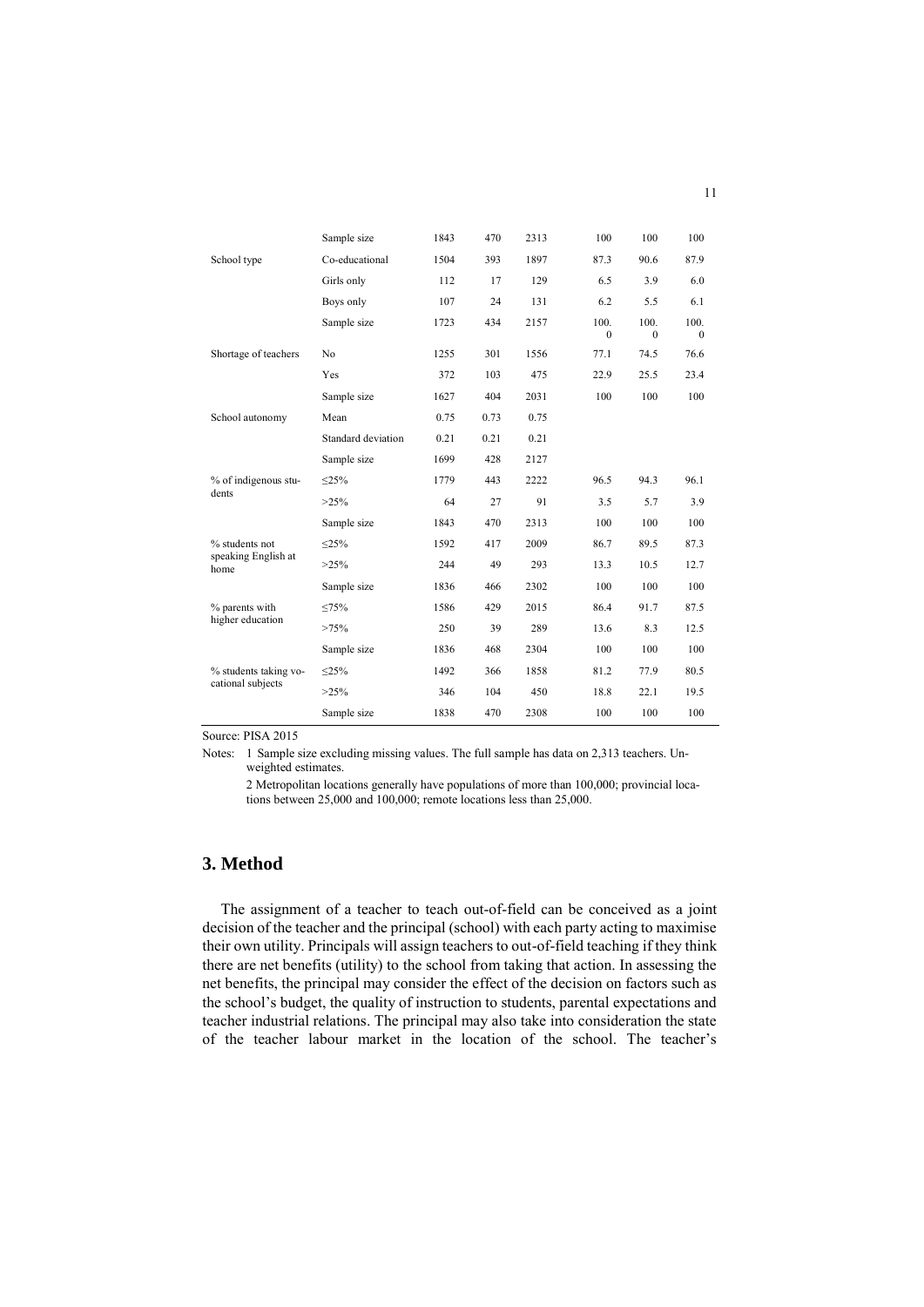consideration may include factors such as the avoidance of retrenchment, career enhancement and the additional workload from out-of-field teaching.

The assignment of a teacher to out-of-field teaching can thus be put into a structural framework of supply and demand to be determined simultaneously. We can use the following to specify the principal's demand for, and the teacher's supply of, out-of-field teaching services:

| $ -$<br>$X_i \mathcal{B}_n + Z_i \mathcal{V}_n + \epsilon_{in}$<br>$v_{in}$ |  |
|-----------------------------------------------------------------------------|--|
| $7.8 + 7. \nu$ .                                                            |  |

where  $y_{ip}$  is the principal's utility from assigning teacher *i* to teach out-of-field;  $y_{it}$  is teacher *i*'s utility from teaching out-of-field;  $X_i$  is a vector of individual teacher characteristics and  $\mathbf{Z}_i$  is a vector of school context characteristics, the elements of which can vary in each equation;  $\beta_p$ ,  $\beta_t$ ,  $\gamma_p$  and  $\gamma_t$  are vectors of parameters to be estimated; and  $\epsilon_{ip}$  and  $\epsilon_{it}$  are the error terms in equations (1) and (2), respectively.

In practice, we do not observe  $y_{in}$  and  $y_{it}$ . Instead, what we observe is a binary variable indicating whether a teacher is assigned to teach out-of-field or not. We can thus specify the decisions of the principal and the teacher as two binary variables:

| $I_{ip} = \begin{cases} 1 & \text{if } y_{ip} > 0 \\ 0 & \text{if } y_{ip} \le 0 \end{cases}$ |    |
|-----------------------------------------------------------------------------------------------|----|
| $I_{it} = \begin{cases} 1 \text{ if } y_{it} > 0 \\ 0 \text{ if } y_{it} \leq 0 \end{cases}$  | (4 |

There are four possibilities with respect to the above specification:

 $I_{ip} = 1$  and  $I_{it} = 1$  (both the principal and the teacher derive a net benefit from out-of-field teaching)

 $I_{ip} = 0$  and  $I_{it} = 1$  (only the teacher derives a net benefit from out-of-field teaching)

 $I_{in} = 1$  and  $I_{it} = 0$  (only the principal derives a net benefit from out-of-field teaching)

 $I_{in} = 0$  and  $I_{it} = 0$  (neither the principal nor the teacher derives a net benefit from out-of-field teaching).

Only in situation a), in which the net benefits for both parties are positive, do we observe out-of-field teaching in the current data. In all other instances, there is no assignment to out-of-field teaching because the net benefit for at least one of the parties is not positive. For example, we do not observe teachers who may have assessed the net benefits to be non-positive and consequently resigned. This means we cannot distinguish between situations b), c) and d) in the current data and, hence, it is impossible to identify the demand from the supply.

Assuming situation a), which we observe in the current data, represents the equilibrium between the supply and the demand, we can estimate a reduced form logit model and calculate the probability of assignment to out-of-field teaching conditional on individual teacher characteristics and the school context. As the supply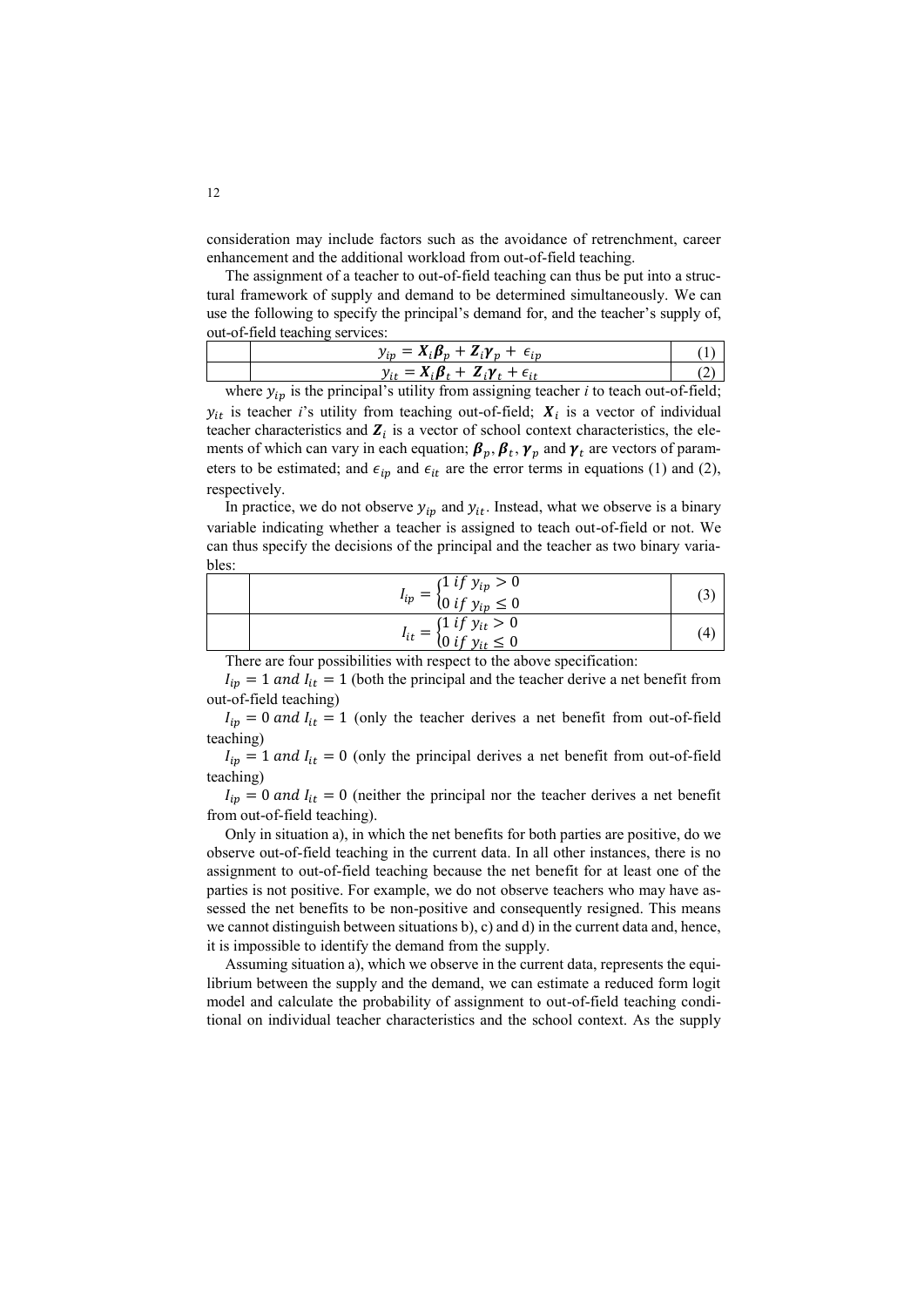cannot be identified from the demand, we cannot determine, for example, whether a teacher's age is a significant factor in the decision of the teacher or the principal.

Our data have a two-level hierarchical structure, with teachers in the same school sharing similar school-level random effects, which makes it suitable for specifying the reduced form model as a multilevel logistic model. Multilevel models contain both fixed effects and random effects, which can be in the form of random intercepts and random coefficients. Assuming random intercepts only, for the sake of simplicity we can specify the model algebraically as:

| $= \alpha_{0ik} + X_{ik}\beta + Z_{ik}\gamma + \epsilon_{ik}$<br>$v_{\alpha}$ |  |
|-------------------------------------------------------------------------------|--|
| $\alpha_{\mathbf{0}} + \vartheta_{0k} + \mu_{oik}$<br>$\alpha_{0ik}$          |  |

In this equation,  $y_{ik}^*$  is the underlying, unobserved latent utility of the joint decision of the principal and the teacher in the assignment of teacher *i*, in school *k*, to teach outof-field;  $X_{ik}$  is a vector of individual teacher characteristics and  $Z_{ik}$  is a vector of school characteristics.  $\beta$  and  $\gamma$  are vectors of parameters and  $\epsilon_{ik}$  is the residual term whose distribution is standard logistic with mean 0 and variance  $\pi^2/3$ ; and with  $\vartheta_{0k} \sim N(0, \sigma_{\vartheta}^2)$  and  $\mu_{oik} \sim N(0, \sigma_{\mu}^2)$ . The first term,  $\vartheta_{0k}$ , is the school effect and the second term,  $\mu_{oik}$ , is the teacher effect.

In practice,  $y^*$  is unobserved, instead, we observe the binary variable:

$$
I_{ik} = \begin{cases} 1 \text{ if } y_{ik}^* > 0\\ 0 \text{ otherwise} \end{cases}
$$
 (7)

where one indicates assignment of teacher *i* to out-of-field teaching and zero indicates assignment to in-field teaching.

The probability of assignment to out-of-field teaching is:

$$
Prob(I_{ik} = 1) = \Phi (\alpha_{0ik} + X_{ik}\beta + Z_{ik}\gamma)
$$
 (8)

where  $\Phi$  is the logistic cumulative distribution function. Using maximum likelihood, we can estimate the parameters in this equation.

### **4. Results**

 $\overline{a}$ 

The results below come from estimating the multilevel logit model with random intercepts as in equation (8). Several versions of the model are estimated, each nested in the one following. The models are estimated using the sample of teachers teaching mathematics, with missing data deleted listwise, which reduced the effective sample size from 2,313 to 1,965.<sup>8</sup> We first discuss the proposed relation of school autonomy to out-of-field teaching followed by an assessment of other fixed effects.

<sup>8</sup> Approximate weights as explained in footnote 5 are used in the calculations.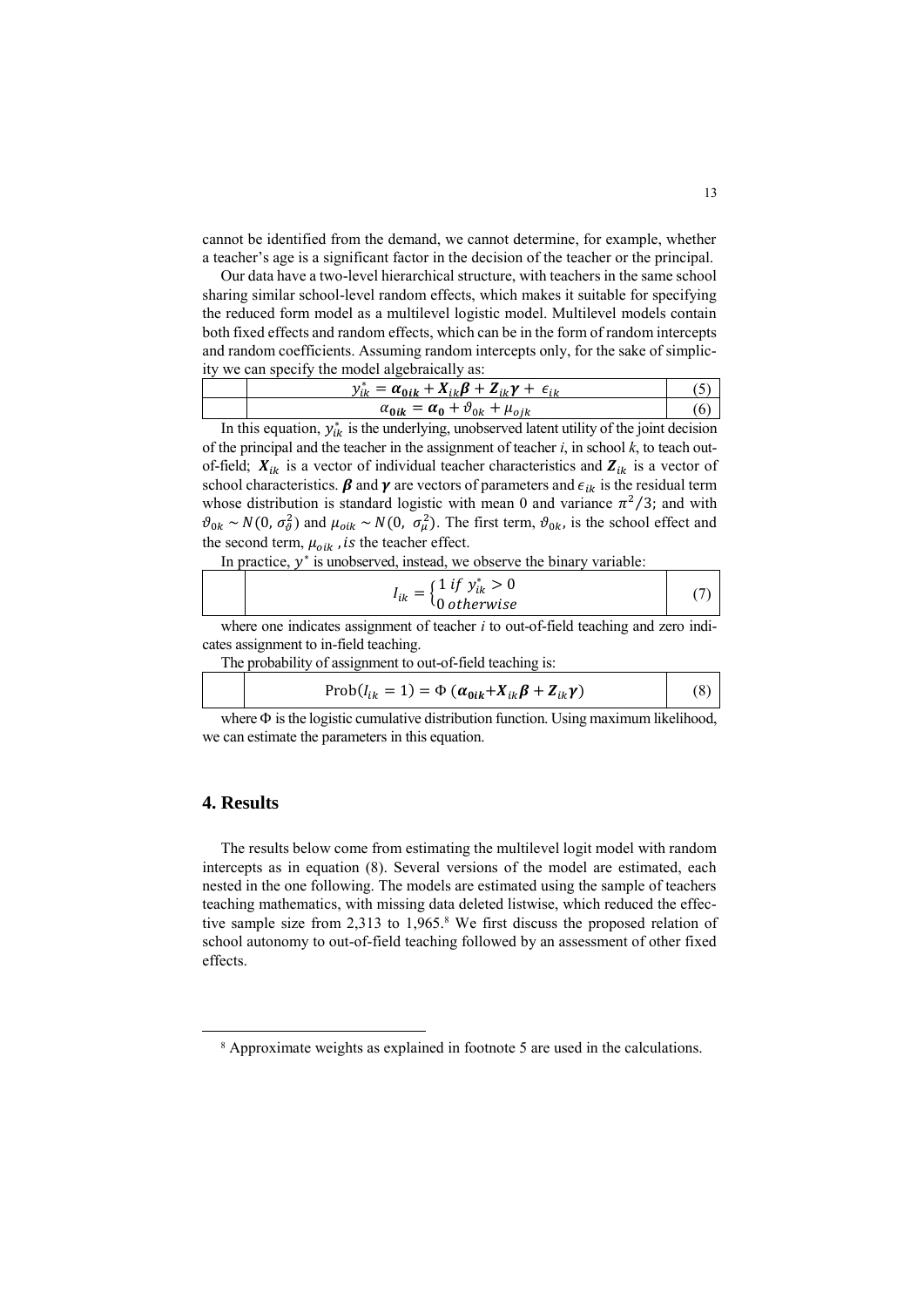### *Effect of school autonomy*

Model 1 is the unconditional mean model without any explanatory variables (see Table 3). It shows the intraclass correlation (ICC) of 5.3%, which is the proportion of the total variation in out-of-field teaching due to differences between schools. Although this is relatively small, a multilevel model is still appropriate because it will provide statistically efficient estimates of the effects and the model is theoretically justifiable.

The results from Model 2, which includes school autonomy as the only explanatory variable, show very little change in the ICC from Model 1. However, the likelihood ratio test comparing Models 1 and 2 is highly significant, which means that Model 2 is a significant improvement in fitting the data. The results also show that school autonomy is a statistically significant factor in the assignment of teachers to out-of-field teaching in mathematics, which probability is significantly lower in schools reporting higher levels of autonomy. In a variation of Model 2, we replaced school autonomy by shortage of teachers as the only explanatory variable to assess the teacher shortage hypothesis. The results (not shown in the table) supported findings of previous studies that reported teacher shortages was not a significant factor in the assignment of teachers to out-of-field teaching (e.g., Ingersoll, 2004; Zhou, 2014).

Model 3 extends Model 2, by adding all individual teacher characteristics (gender, age, qualification, employment contract, hours of work, professional development activities) as explanatory variables. Age and age-squared are included to capture potential non-linear effects of age. The results show that school autonomy continued to exert an independent significant effect of similar magnitude on out-offield teaching as in Model 2. The likelihood ratio test showed improved model fit when teacher characteristics were included versus the previous model. The effects of the teacher characteristics are discussed in the next section.

In Model 4, school context variables (school size, state, school sector, location, school type, % Indigenous students, % students not speaking English at home, % students' parents with higher education qualifications, % students taking vocational subjects) were added as explanatory variables at level 2. The effect of school autonomy was considerably reduced and became statistically non-significant, suggesting that the relationship between school autonomy and the assignment of teachers to out-of-field teaching is confounded by school context factors. Two potential confounders were the school sector, and education level of students' parents. Bivariate analyses (not reported in detail) show the school sector to be a strong predictor of both school autonomy, and assignment of teachers to teach out-of-field, confirming its confounder role. Parallel analyses with respect to education level of students' parents similarly confirmed its confounder role.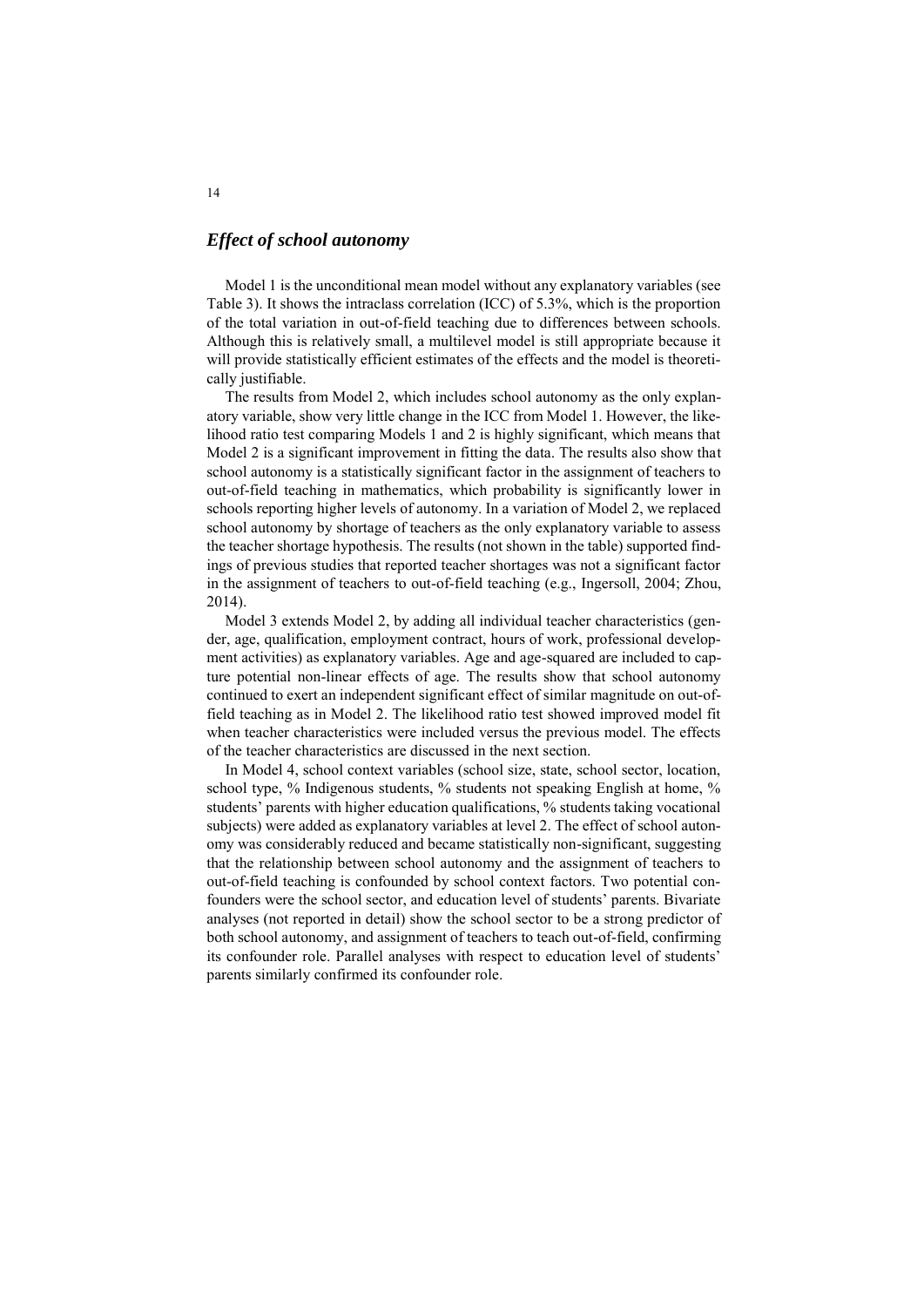#### **Table 3**

1

*Effects of school autonomy on assignment of teachers to out-of-field teaching in secondary school mathematics, Australia*

| <b>Explanatory variable</b>              | Model 1            | Model 2          | Model 3          | Model 4       |
|------------------------------------------|--------------------|------------------|------------------|---------------|
|                                          | Log odds (SE)      | Log odds (SE)    | Log odds (SE)    | Log odds (SE) |
| School autonomy                          | Excluded           | $-0.99(0.41)$ ** | $-0.93(0.40)$ ** | $-0.10(0.44)$ |
| Level 1 variables                        | Excluded           | Excluded         | Included         | Included      |
| Level 2 variables                        | Excluded           | Excluded         | Excluded         | Included      |
| Constant                                 | $-1.478(0.08)$ *** | $-0.70(0.32)$ ** | $-1.79(0.98)$ ** | $-1.63(1.00)$ |
| Random effects parameter                 |                    |                  |                  |               |
| School (variance) $\sigma_{\vartheta}^2$ | 0.18(0.16)         | 0.16(0.15)       | 0.13(0.15)       | 0.01(0.12)    |
| Intraclass correlation (ICC)             | 0.05(0.04)         | 0.05(0.04)       | 0.04(0.04)       | 0.00(0.04)    |
| Information criterion                    |                    |                  |                  |               |
| Akaike (AIC)                             | 1932               | 1928             | 1899             | 1897          |
| Bayesian (BIC)                           | 1943               | 1945             | 1960             | 2065          |

Source: Authors' calculations based on data from PISA 2015.

Notes: \* Significant at 10 per cent; \*\* significant at 5 per cent; \*\*\* significant at 1 per cent. Standard errors in parentheses.

The school autonomy composite measure captured overall organisational practices for which the school (principal, teachers and school board) had considerable responsibility. The composite measure included 36 constructs. To assess the effect of each, we re-estimated Model 5 36 times, substituting the school autonomy variable by each construct coded as a binary variable. For example, a value of one for the first construct indicated that the principal had considerable responsibility for hiring teachers and zero indicated otherwise. The results showed only 5 out of 36 constructs had significant independent effects on out-of-field teaching, after controlling for teacher characteristics and the school context (see Table 4 for abridged results).<sup>9</sup> In the table, Models 5 to 8 relate to school practices for which either the principal or teachers had considerable responsibility. Each of these practices was associated with a reduction in a teacher's probability of being assigned to out-offield teaching. In contrast, the practice for which the school board had considerable responsibility increased the probability of out-of-field teaching (see Model 9). These results raise interesting issues about the agency of the principal, teachers and the school board in relation to the assignment of teachers to out-of-field teaching.

<sup>9</sup> Analyses showed that none of the practices for which the local or the national education authority had considerable responsibility had a significant independent effect on out-of-field teaching.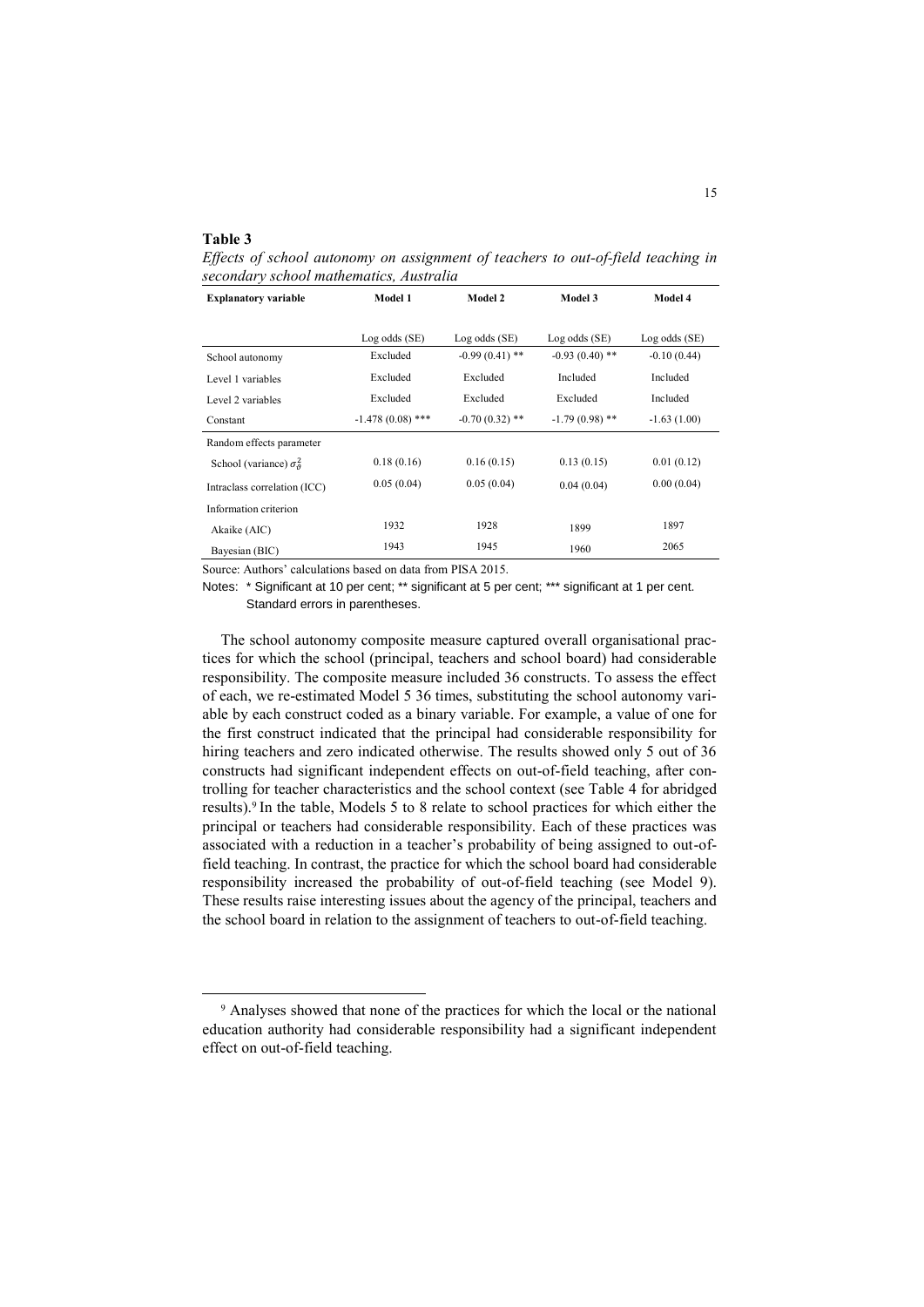### **Table 4**

*Effects of constructs of school autonomy on assignment of teachers to out-of-field teaching in secondary school mathematics, Australia*

| <b>Explanatory varia-</b><br>ble                             | Model 5         | Model 6           | Model 7           | Model 8          | Model 9         |
|--------------------------------------------------------------|-----------------|-------------------|-------------------|------------------|-----------------|
|                                                              | Log odds (SE)   | Log odds (SE)     | Log odds (SE)     | Log odds (SE)    | Log odds (SE)   |
| Formulating school<br>budget (principal)                     | $-0.28(0.15)$ * | Excluded          | Excluded          | Excluded         | Excluded        |
| Selecting teachers for<br>hire (teachers)                    | Excluded        | $-0.55(0.18)$ *** | Excluded          | Excluded         | Excluded        |
| Deciding budget allo-<br>cations within school<br>(teachers) | Excluded        | Excluded          | $-0.52(0.18)$ *** | Excluded         | Excluded        |
| Approving students for<br>admission to school<br>(teachers)  | Excluded        | Excluded          | Excluded          | $-0.51(0.24)$ ** | Excluded        |
| Firing teachers (school<br>board)                            | Excluded        | Excluded          | Excluded          | Excluded         | $0.84(0.34)$ ** |
| Level 1 variables                                            | Included        | Included          | Included          | Included         | Included        |
| Level 2 variables                                            | Included        | Included          | Included          | Included         | Included        |
| Constant                                                     | $-1.48(0.97)$   | $-1.66(0.97)$ **  | $-1.56(0.97)$     | $-1.65(0.97)$ *  | $-1.83(0.95)$ * |
| Random effects param-<br>eter                                |                 |                   |                   |                  |                 |
| School (variance) $\sigma_{\theta}^2$                        | 0(0)            | 0(0)              | 0(0)              | 0(0)             | 0(0)            |
| Intraclass correlation<br>(ICC)                              | 0(0)            | 0(0)              | 0(0)              | 0(0)             |                 |
| Information criterion                                        |                 |                   |                   |                  |                 |
| Akaike (AIC)                                                 | 1892            | 1886              | 1885              | 1889             | 1890            |
| Bayesian (BIC)                                               | 2054            | 2048              | 2046              | 2051             | 2052            |

Source: Authors' calculations based on data from PISA 2015.

Notes: \* Significant at 10 per cent; \*\* significant at 5 per cent; \*\*\* significant at 1 per cent. Standard errors in parenthesis.

# *Mean marginal effects*

The effects of explanatory variables in logit models are often expressed in terms of log odds. Marginal effects, on the other hand, summarise the effects of explanatory variables in terms of the model's predictions (Mize, 2019). They allow us to express the results in the probability metric, often the original measure of the dependent variable, and are particularly useful for interpreting the effects of categorical variables. The marginal effect is the difference in the prediction of an event at two levels of an explanatory variable, controlling for all other variables in some way. The non-linearity of the logit model means that the marginal effect is not constant over a range of values of other variables in the model. Several methods are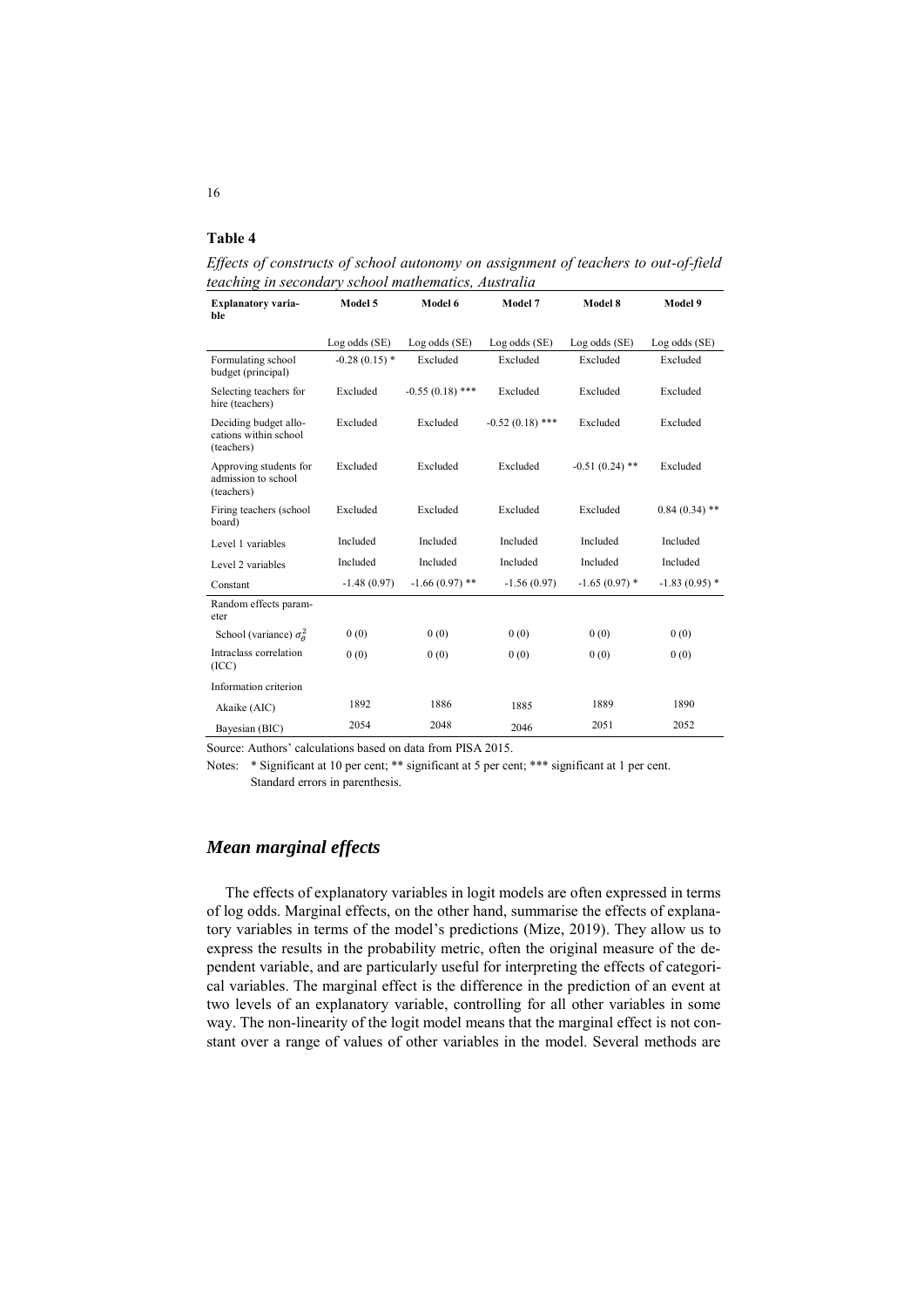thus used to report the marginal effect. A common practice is to calculate and report the mean marginal effect because of its better statistical properties compared to the alternatives (Cameron & Trivedi, 2005). Mean marginal effects are estimated by calculating marginal effects for every observation in the sample and then averaging those effects. For continuous explanatory variables, the adjusted predictions at representative values of the variables are instead calculated.

The mean marginal effects in Table 5 relate to Model 4. The constant term, 0.194, represents the overall probability of assignment to out-of-field teaching in mathematics. Statistically, men and women were equally likely to be assigned to out-offield teaching. Similarly, teachers' qualification levels had little effect on the assignment. On the other hand, teachers on temporary contracts were 6.3 percentage points more likely to be assigned to out-of-field teaching than those on permanent contracts. This is a substantial difference as the overall probability of assignment was only 19.4%. The result may reflect the lack of bargaining power of temporary teachers in the teacher labour market.

Age had a significant effect on whether a teacher was assigned to out-of-field teaching. Although correlated with length of teaching experience, it should be noted that age is not identical, given different career entry points and career interruptions. Its effect is illustrated in Figure 1, which shows the adjusted predicted probability of assignment to out-of-field teaching at different ages. While the probability generally declined with age, the change was not linear. The youngest group of teachers (20-24 years), which included a large majority of first-year teachers, was somewhat less likely to be assigned to out-of-field teaching than those in the adjacent 25-29 years group. This suggests that schools are perhaps more sensitive to the needs of first-year teachers than is commonly believed. If this is true, and further research can validate, then it is an acknowledgement by schools of the significant challenges of pedagogy and classroom management faced by new teachers without the additional burden of out-of-field teaching, which has the potential to reduce their chances of a successful transition and retention in the teaching profession. Teachers aged 60 years or older were significantly less likely to be assigned to out-of-field teaching. This perhaps reflects the preferences of older, senior teachers, who often carry more weight in schools' decisions. On the other hand, it may also reflect schools' preferences to assign their most senior and experienced teachers to senior classes where subject specialist teachers are believed to be more important.

Teachers in the states of Western Australia and Tasmania were more than 4 percentage points less likely to be assigned to out-of-field teaching than teachers in the base state of New South Wales. The differences, while not large, were statistically significant and could be reflecting institutional factors not evident from the current data. Similarly, teachers in provincial school locations were 4.2 percentage points less likely to be assigned to out-of-field teaching than teachers in metropolitan schools, despite generally 'thinner' teacher labour markets in provincial locations. In contrast, Ingersoll (2004) found out-of-field teaching rates in United States provincial and city locations were not significantly different, a result which could have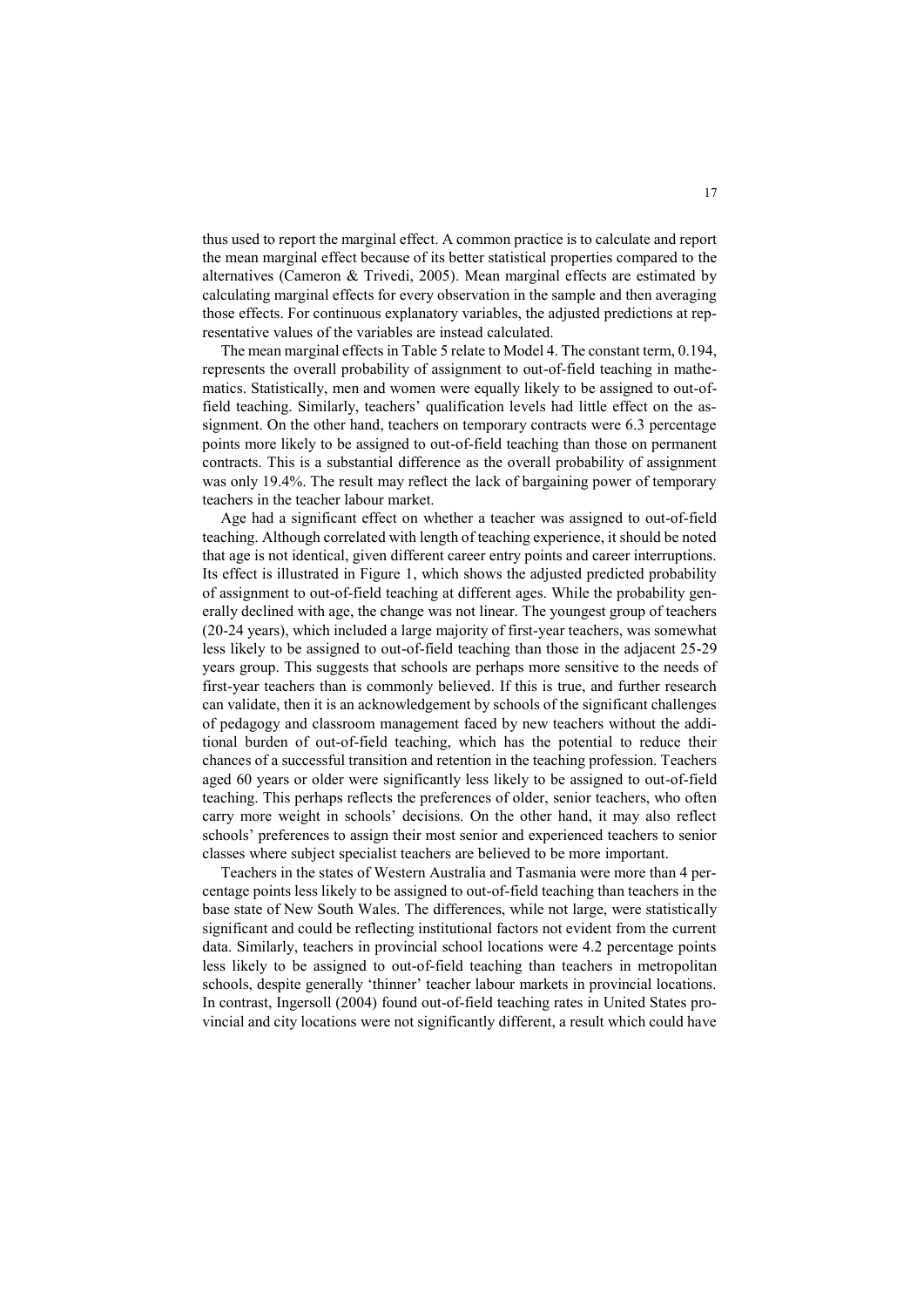been affected by the inclusion of district size, a variable which is likely to be strongly correlated with school location, as an independent variable in his model.

While teachers in Catholic schools were just as likely to be assigned to out-offield teaching as teachers in government schools, those in independent schools were 4.3 percentage points less likely to be. Interestingly, unlike teachers in all-boys schools, those in all-girls schools were 7.7 percentage points less likely to be assigned than those in coeducational schools. In schools where more than 25% of students spoke a language other than English at home, teachers were 4.7 percentage points less likely to be assigned to out-of-field teaching; in schools where more than 25% of students studied vocational subjects they were 4.4 percentage points more likely to be assigned, compared to the corresponding base categories. The average probability of assignment to out-of-field teaching declined by the size of school, from 25% in the smallest schools to approximately 8% in the largest (Figure 2). The difference was highly significant, and the results are consistent with the findings of Zhou (2012) but not those of Ingersoll (2004) and Zhou (2014). Whether the results are different because different model specifications and data were used in each study is difficult to ascertain.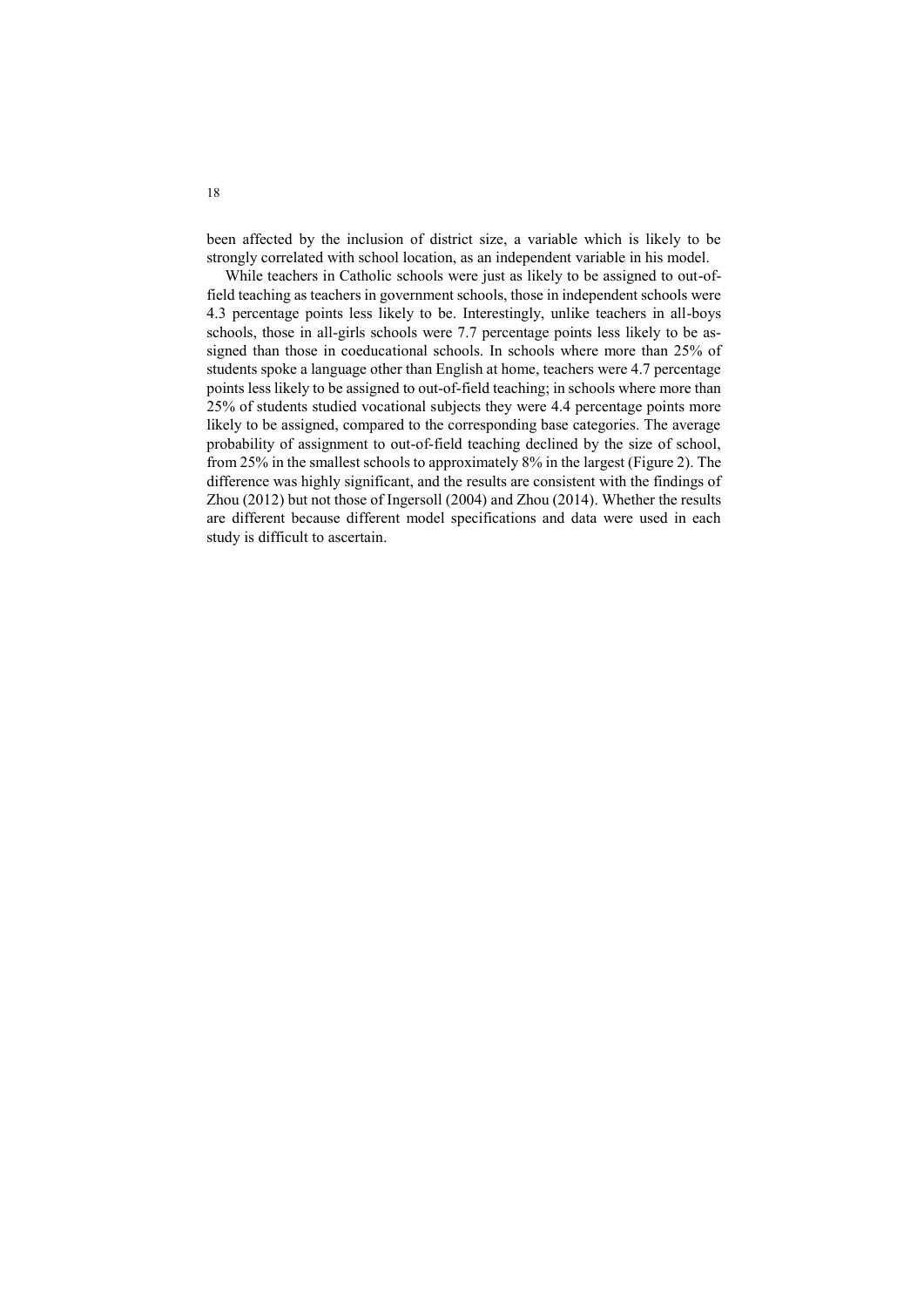# **Table 5**

*Mean marginal effects: the probability of assignment of teachers to out-of-field teaching in secondary school mathematics, Australia* L

| Characteristic                                                     | Level                                | <b>Estimate</b> | SE    | <i>p</i> -value |
|--------------------------------------------------------------------|--------------------------------------|-----------------|-------|-----------------|
| Gender (base = Female)                                             | Male                                 | $-0.015$        | 0.019 | 0.422           |
| Age (Years)                                                        |                                      | $-0.003$        | 0.001 | 0.000           |
| Qualification level (base = Bachelor)                              | Lower than<br>bachelor               | 0.020           | 0.047 | 0.676           |
|                                                                    | Higher than<br>bachelor              | 0.020           | 0.024 | 0.386           |
| Employment contract (base = Permanent)                             | Temporary                            | 0.063           | 0.030 | 0.034           |
| Hours of work (base $=$ Full-time)                                 | Part-time                            | 0.022           | 0.030 | 0.453           |
| Professional development activities (base = $\leq$ 3)              | >3                                   | $-0.002$        | 0.019 | 0.903           |
| School size $(X 100$ students)                                     |                                      | $-0.007$        | 0.002 | 0.001           |
| State (base = $New South Wales$ )                                  | Victoria                             | $-0.003$        | 0.031 | 0.929           |
|                                                                    | Oueensland                           | $-0.024$        | 0.030 | 0.430           |
|                                                                    | South Aus-<br>tralia                 | $-0.004$        | 0.032 | 0.901           |
|                                                                    | Western Aus-<br>tralia               | $-0.048$        | 0.032 | 0.141           |
|                                                                    | Tasmania                             | $-0.040$        | 0.035 | 0.253           |
|                                                                    | Northern Ter-<br>ritory              | 0.001           | 0.091 | 0.988           |
|                                                                    | Australian<br>Capital Terri-<br>tory | $-0.005$        | 0.049 | 0.924           |
| $Sector (base = Government)$                                       | Catholic                             | 0.005           | 0.026 | 0.838           |
|                                                                    | Independent                          | $-0.043$        | 0.030 | 0.151           |
| Location (base = Metropolitan)                                     | Provincial                           | $-0.042$        | 0.023 | 0.060           |
|                                                                    | Remote                               | 0.099           | 0.107 | 0.357           |
| School type (base $=$ Coeducational)                               | Girls only                           | $-0.077$        | 0.037 | 0.039           |
|                                                                    | Boys only                            | 0.018           | 0.050 | 0.724           |
| Shortage of teachers (base $= No$ )                                | <b>Yes</b>                           | 0.002           | 0.025 | 0.940           |
| School autonomy                                                    |                                      | $-0.016$        | 0.023 | 0.476           |
| % Indigenous students (base = $\leq$ 25%)                          | $>25\%$                              | $-0.017$        | 0.055 | 0.756           |
| $%$ students not speaking English at home (base $=$<br>$\leq$ 25%) | $>25\%$                              | $-0.047$        | 0.025 | 0.058           |
| % parents with higher education (base = $\leq$ 75%)                | >75%                                 | $-0.048$        | 0.030 | 0.109           |
| % students taking vocational subjects (base = $\leq$ 25%)          | $>25\%$                              | 0.044           | 0.026 | 0.088           |
| Constant                                                           |                                      | 0.194           | 0.009 | 0.000           |

Source: Authors' calculations based on data from PISA 2015.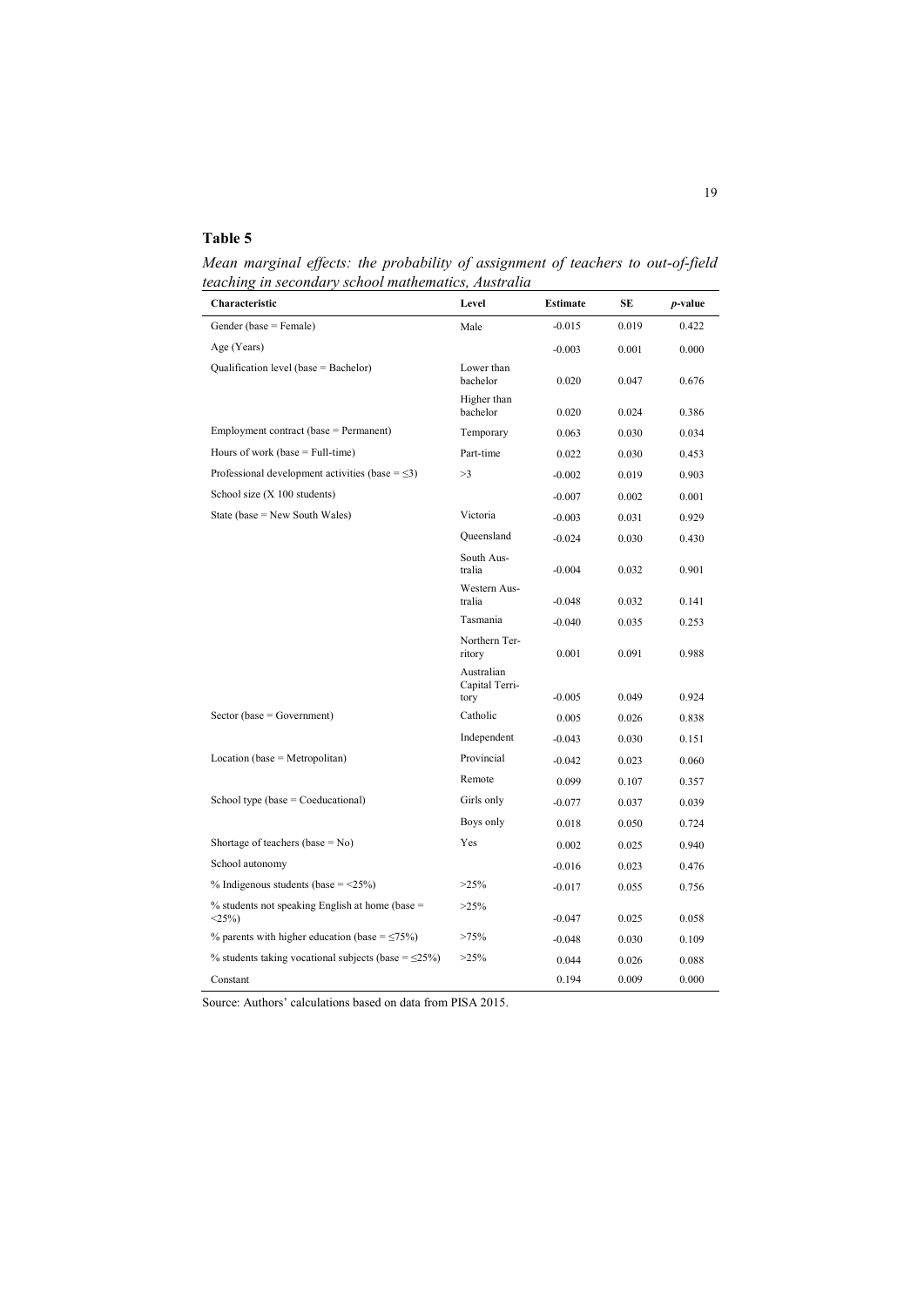

*Adjusted prediction of assignment to out-of-field teaching in secondary school mathematics with 95% confidence interval by age of teacher, Australia*

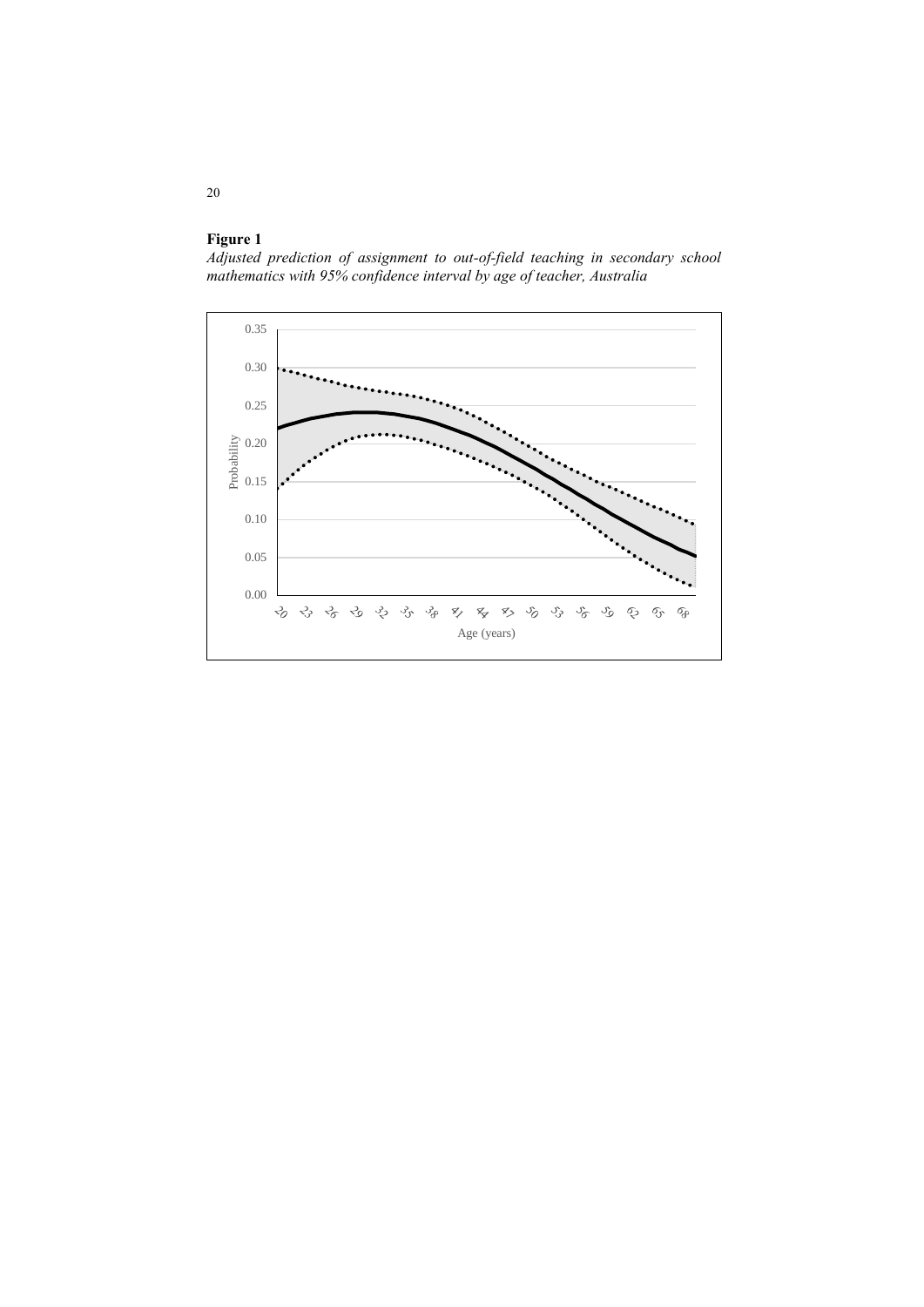### **Figure 2**

*Adjusted prediction of assignment to out-of-field teaching in secondary school mathematics with 95% confidence interval by size of school, Australia*



# **5. Discussion**

We designed this study to explore the assignment of a teacher to out-of-field teaching in mathematics, conceived as a joint decision between the teacher (supply) and the school (demand). As identification of the supply from the demand was not possible, we used a reduced form multilevel logistic model to determine which teacher characteristics and school context factors associated with the assignment of a teacher to out-of-field teaching in mathematics. Two school context factors that were of particular interest were the school's reported teacher shortage, and level of autonomy.

Consistent with what others have reported in the literature (e.g., Ingersoll 2004, Zhou 2014), we did not find supporting evidence to suggest that the assignment of a teacher to out-of-field teaching in mathematics was related to the school's general subject-wide perception of teacher recruitment difficulties. Thus, as noted by Ingersoll (1999), in the Australian context too, increasing the total supply of qualified mathematics teachers may not reduce out-of-field teaching in the subject, nor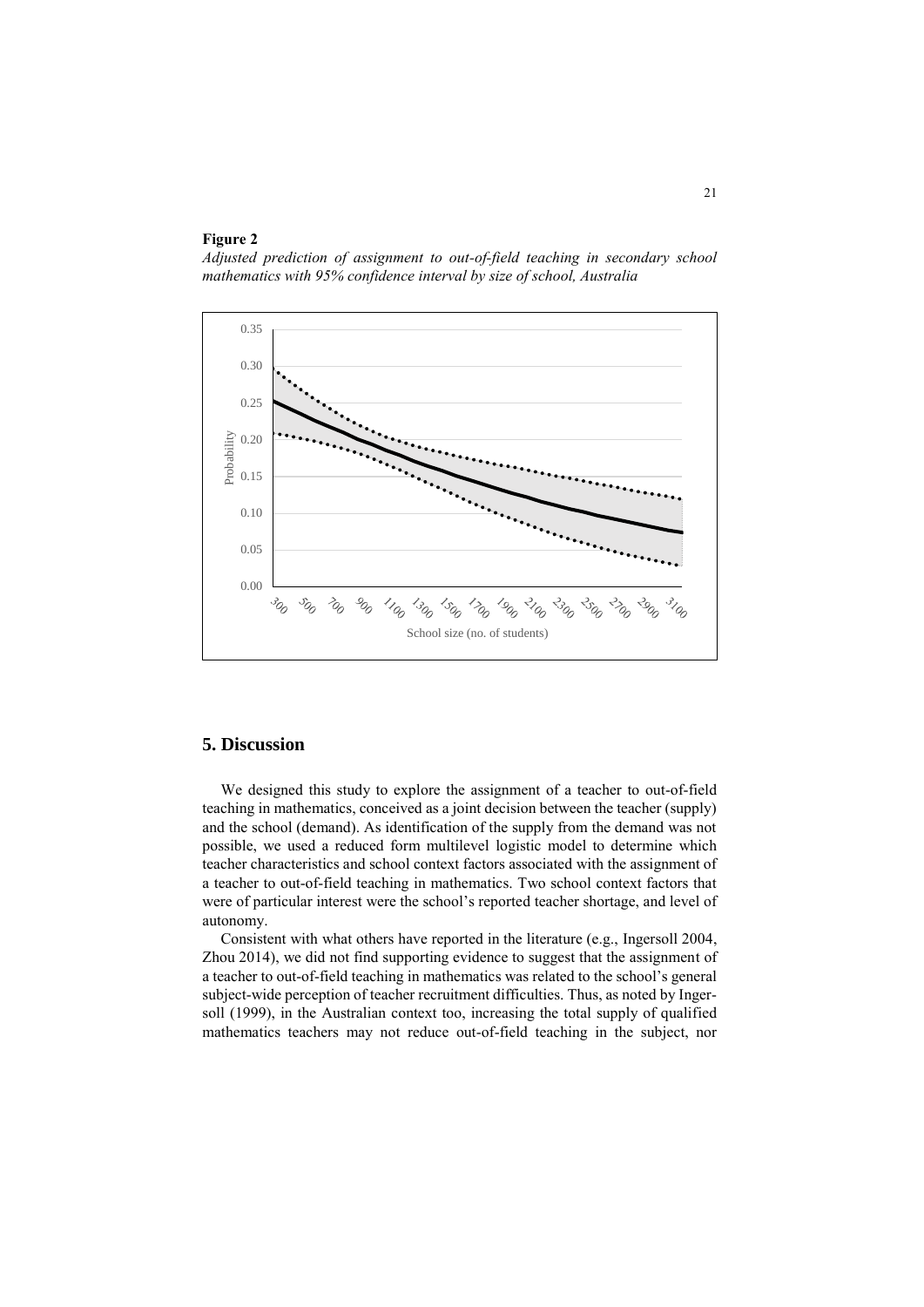address the structural and systemic problems of uneven distribution of in-field mathematics teachers across different types of schools.

Aspects of school autonomy, especially those related to budget allocation, significantly reduced a teacher's probability of assignment to out-of-field teaching in mathematics. These effects were confounded by other school context factors mainly, whether the school was in the government, Catholic or independent sector, and the educational level of the students' parents in the school. These confounders strongly correlate with the differential funding allocations that schools receive, which we believe makes a difference to whether a school assigns a teacher to teach out-of-field in mathematics. When private and public funding sources are combined, non-government schools (especially independent schools) are much better funded than government schools (Thomson, 2021). We conjecture that the better funding and its certainty enables these schools to develop long-term plans for recruiting, and holding onto, suitably qualified staff. It also allows them to operate with more staff than the bare minimum, using this spare capacity to meet short-term needs. Unlike government schools with very tight budgets, independent schools thus need to rely less on the short-term teacher labour market, which is inherently riskier in terms of finding qualified teachers when needed. Our analyses show temporary teachers were at a much higher risk of being assigned to out-of-field teaching than teachers on permanent contracts. Highly educated parents have more agency to influence schools with regard to the quality of the teachers hired by the schools their children attend. It should be noted that these parents, because of their higher incomes and socioeconomic status, often choose well-resourced, independent schools for their children (Thomson, 2021).

School size and location are structural factors which were found to be significant determinants of the assignment of teachers to out-of-field teaching. Schools that were small and in remote locations were more likely to have teachers teaching mathematics out-of-field. These factors were also identified by Kim (2011) in the context of Korea, and are challenging to address from a policy perspective. Smaller schools have smaller budgets and can only employ a limited number of teachers. When this is combined with mandated restrictions on class size, the compulsory curriculum that each school is required to deliver, and student subject choices, the task of assigning teachers to classes in small schools so that all classes are taught by in-field teachers becomes difficult, if not impossible. In remote locations, with low population densities and smaller schools, an additional problem is that of thin teacher labour markets. Addressing these issues requires system-wide incentives for recruiting and retaining qualified teachers in these locations. Recruiting teachers who hold multiple subject qualifications can reduce the scale of the problem, not only in small and remote schools but all schools. Many teachers prepare for two subject methods as part of their initial teacher education course, the first related to their major undergraduate study and the second to their minor. However, mathematics teachers typically qualify to teach only mathematics (as a 'double major'). One criticism of the idea for mathematics teachers to qualify in an additional subject, is that it risks producing teachers who have breadth of knowledge but may lack depth. Online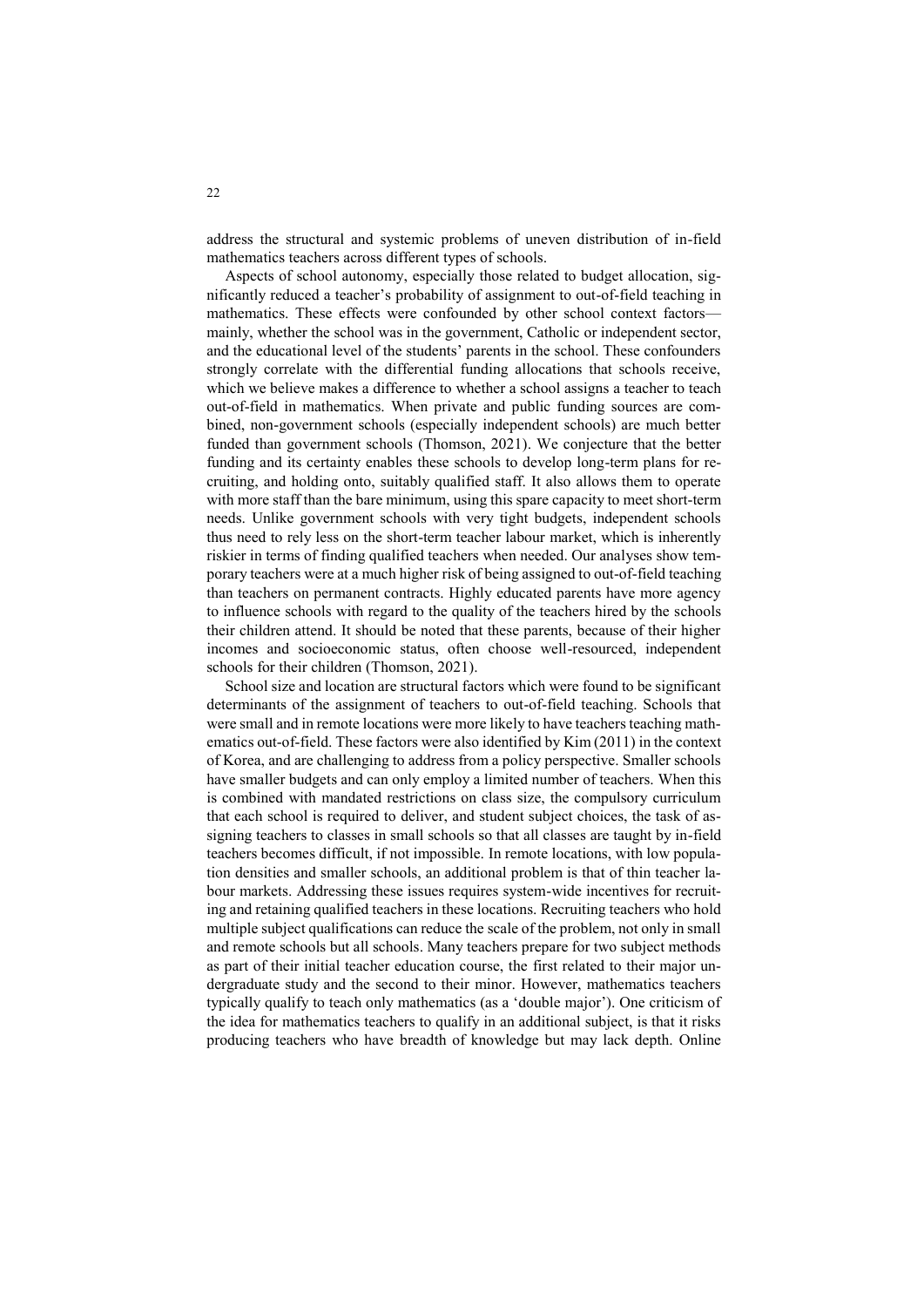learning for students provides an alternative solution for some of these structural problems. However, the jury is still out about its effectiveness for all students. Lessons from the current COVID-19 pandemic may provide greater understanding about what works and for whom in this regard.

Teachers in schools containing a high proportion of students who speak a language other than English at home had lower probability of teaching out-of-field in mathematics than teachers in other schools. While on first reflection this result seems counterintuitive, many recent migrant families from East, South-east and South Asia are highly 'aspirational' and tend to enrol their children in high-performing, well-resourced, non-government schools (see Ho, 2020). These, as discussed above, tend to assign relatively fewer teachers to out-of-field teaching.<sup>10</sup>

Upskilling and professional development to bring teachers' content knowledge and qualifications to an acceptable level are possible policy options that have been suggested for reducing the prevalence of out-of-field-teaching and consequent adverse effects on student outcomes (Goos et al., 2020; Kim, 2011; Prince & O'Connor, 2018). Faulkner et al. (2019) provided examples of such programmes in Ireland, England and Australia, which in the first two countries led to in-field qualifications. A programme was introduced in the Australian state of Victoria in 2021 that leads to in-field qualifications in mathematics for teachers who are currently teaching mathematics out-of-field to grades 7-10.<sup>11</sup> For retraining programmes to be successful they must be well-designed and participating teachers carefully selected (du Plessis, 2019; Faulkner et al. 2019; Hobbs, 2013; Hobbs & Quinn, 2020; Schueler et al., 2015). Goos et al. (2020) outlined several design principles underpinning the development and delivery of these programmes and stressed the importance of properly coordinating face-to-face and computer-mediated instruction in a blended programme to support active learning, peer interaction, access to a wide range of resources, and opportunities to apply new knowledge in the workplace to enhance pedagogical richness. Professional development which does not necessarily lead to in-field qualifications, and mentoring for in-field and out-of-field teachers of mathematics, can surely only improve outcomes for students. The STEM Professionals in Schools programme organised in conjunction with the Commonwealth Scientific and Industrial Research Organisation (CSIRO), which is the premier, public science research organisation in Australia, is one that offers mentoring by professional scientists to teachers.

<sup>&</sup>lt;sup>10</sup> Some families enrol their children in government schools, but these tend to be highly selective and well-resourced.

<sup>11</sup> https://www.education.vic.gov.au/school/teachers/classrooms/Pages/pd-secondary-maths-science-initiative.aspx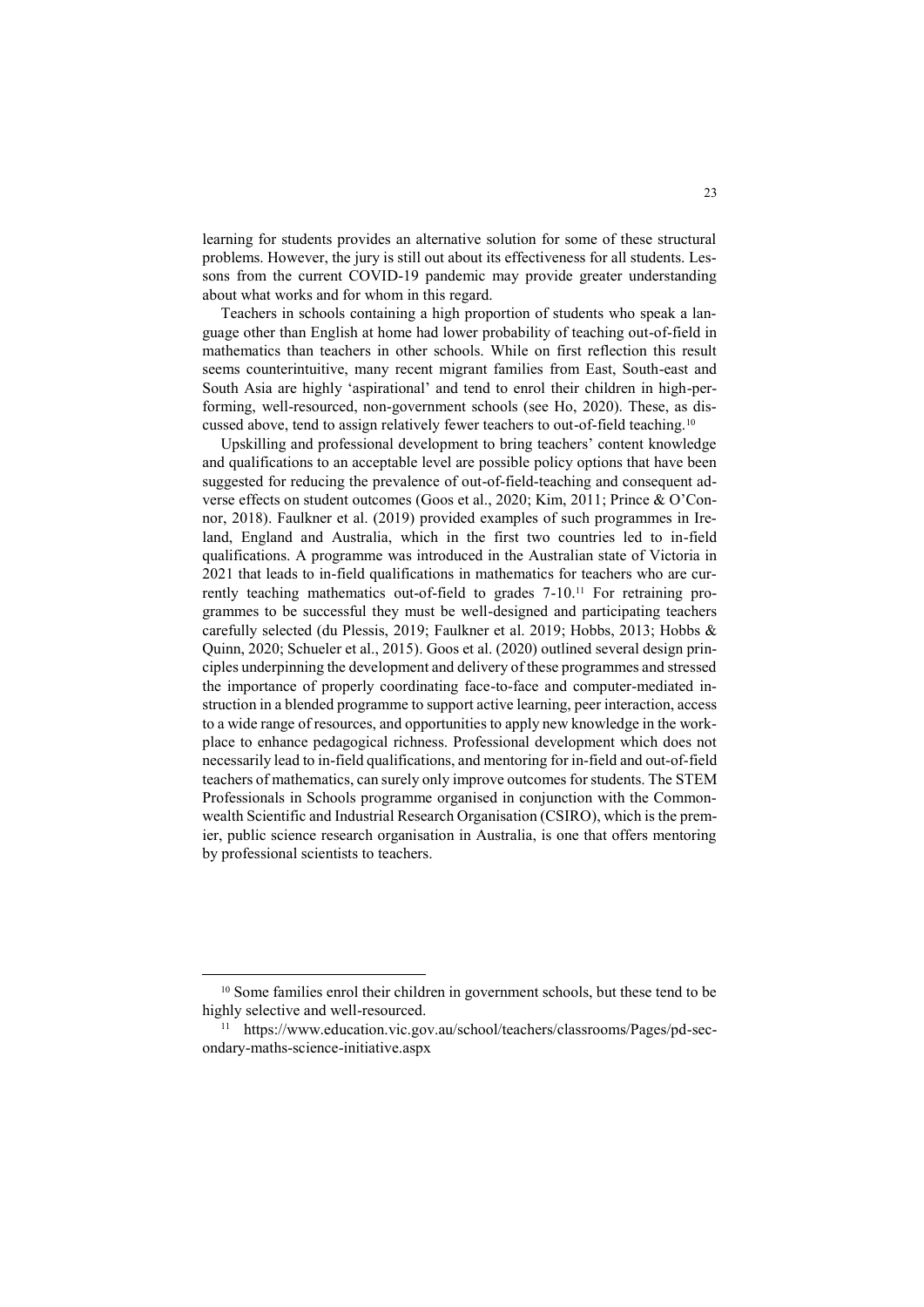### **6. Conclusion**

Out-of-field teaching of mathematics is a serious and pervasive issue in Australia, affecting both teachers and students. The analyses reported in this chapter show that the problem is manifested unevenly in terms of which teachers are assigned to teach mathematics out-of-field, and in which contexts. While structural factors such as size of school and location play a major role, our analyses highlighted other important contextual factors having indirect association with schools' funding. We deduce that schools having better, long-term funding, have an advantage in recruiting qualified mathematics teachers on permanent contracts, reducing out-of-field mathematics teaching in those schools. In contrast, schools on tighter and less predictable budgets having short-term funding are at a disadvantage. As these schools tend to rely on the temporary teacher labour market to fill shortterm vacancies, they run a higher risk of not being able to find a teacher with the right subject qualification at the right time. The resulting disparity in the distribution of qualified mathematics teachers across schools exacerbates the existing divide in the quality of education across socioeconomic groups. While eliminating out-offield teaching in mathematics across all schools may be a daunting aim, the uneven distribution of in-field mathematics teachers and resulting inequitable effects on students should be a policy concern in its own right. This should be prioritised in the deployment of teachers to schools and funding decisions. Schools can also monitor each student's exposure to out-of-field teaching to ensure no student is cumulatively inequitably exposed. These data would be useful to inform the system level, especially in government run schools, on where to best allocate resources to reduce the incidence and effects of out-of-field teaching in mathematics.

School principals' decisions on whether to assign teachers to teach subjects for which they are not qualified vary not only with the level of funding available to them but also on whether there is medium to long-term certainty in this funding. Current funding decisions tend to favour non-government schools, providing them with more and predictable funding per student, which enables them to plan stable and secure staffing. Out-of-field teaching of mathematics is unlikely to improve until school systems acknowledge that principals and school communities can find themselves between a "rock and a hard place" when assigning teachers to classes because of their circumstances. Identifying which teachers, in which contexts, are most likely to be assigned to out-of-field teaching in mathematics is the first step to inform policymakers and school leadership who have the agency to address the issue.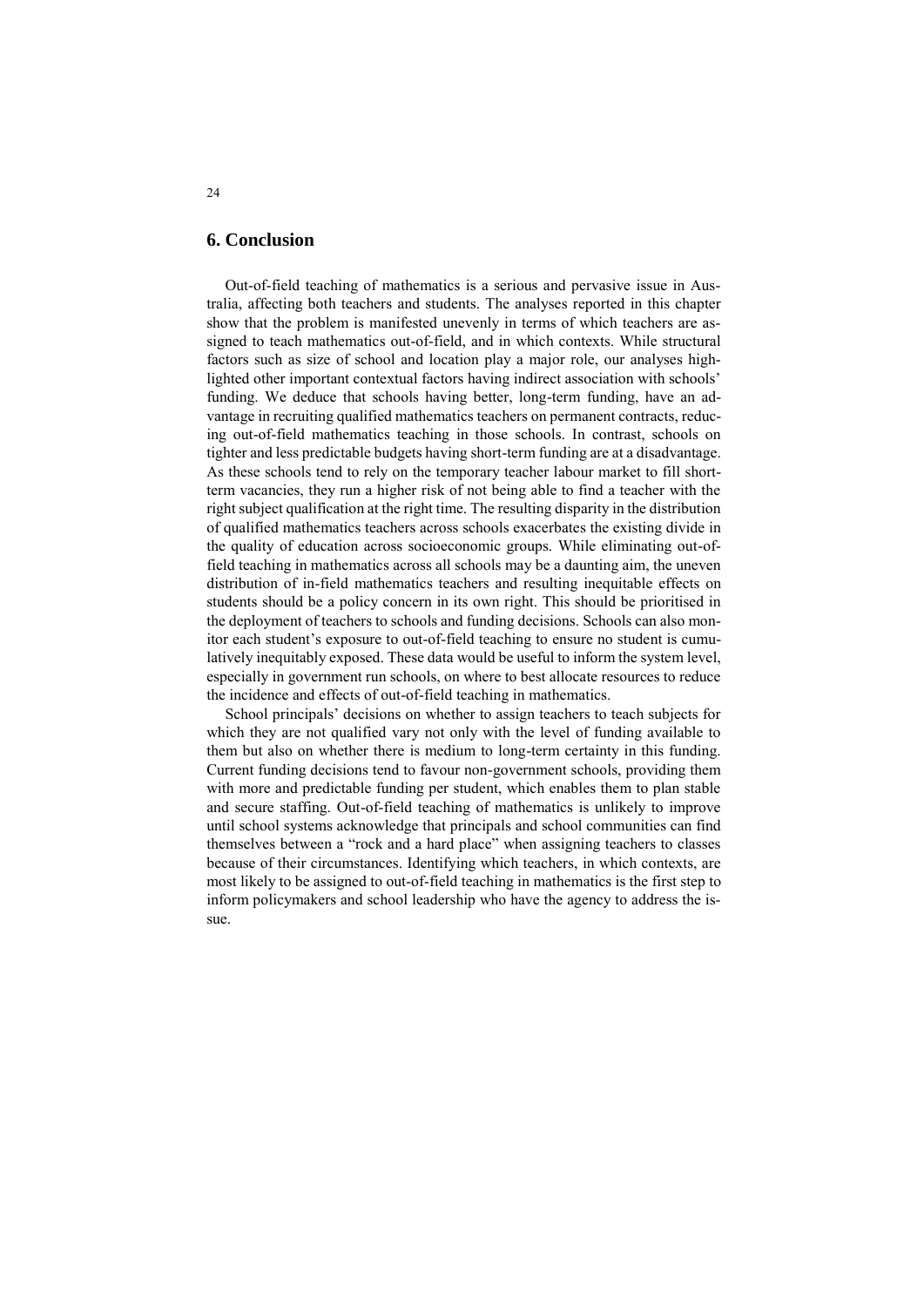### **References**

- Audit Office of New South Wales. (2019). *Supply of secondary teachers in STEMrelated disciplines*. [https://www.audit.nsw.gov.au/sites/default/files/pdf-down](https://www.audit.nsw.gov.au/sites/default/files/pdf-downloads/Final%20Report%20-%20Supply%20of%20secondary%20teachers%20in%20STEM-related%20disciplines%20v2.pdf)[loads/Final%20Report%20-%20Supply%20of%20secondary%20teach](https://www.audit.nsw.gov.au/sites/default/files/pdf-downloads/Final%20Report%20-%20Supply%20of%20secondary%20teachers%20in%20STEM-related%20disciplines%20v2.pdf)[ers%20in%20STEM-related%20disciplines%20v2.pdf](https://www.audit.nsw.gov.au/sites/default/files/pdf-downloads/Final%20Report%20-%20Supply%20of%20secondary%20teachers%20in%20STEM-related%20disciplines%20v2.pdf)
- Baumert, J., Kunter, M., Blum, W., Brunner, M., Voss, T., Jordan, A., Klusmann, U., Krauss, S., Neubrand, M., & Tsai, Y.-M. (2010). Teachers' Mathematical Knowledge, Cognitive Activation in the Classroom, and Student Progress. *American Educational Research Journal, 47*(1), 133-180. <https://doi.org/10.3102/0002831209345157>
- Brodbelt, S. (1990). Out-of-field teaching. *The Clearing House, 63*(6), 282-285. <http://www.jstor.org/stable/30188498>
- California Commission on the Teaching Profession. (1985). *Who will teach our children?*
- Cameron, A., & Trivedi, P. (2005). *Microeconometrics*. Cambridge University Press[. https://EconPapers.repec.org/RePEc:cup:cbooks:9780521848053](https://econpapers.repec.org/RePEc:cup:cbooks:9780521848053)
- Clotfelter, C. T., Ladd, H. F., & Vigdor, J. L. (2010). Teacher credentials and student achievement in high school: A cross-subject analysis with student fixed effects. *The Journal of Human Resources, 45*(3), 655-681.
- Cobbold, T. (2017). Australia has high quality teaching but too much out-of-field teaching. Retrieved 27 February 2017, from [http://saveour](http://saveourschools.com.au/teachers/australia-has-high-quality-teaching-but-too-much-out-of-field-teaching/)[schools.com.au/teachers/australia-has-high-quality-teaching-but-too-much-out](http://saveourschools.com.au/teachers/australia-has-high-quality-teaching-but-too-much-out-of-field-teaching/)[of-field-teaching/](http://saveourschools.com.au/teachers/australia-has-high-quality-teaching-but-too-much-out-of-field-teaching/)
- Coleman, J., Campbell, E., Hobson, C., McPartland, J., Mood, A., Weinfeld, F., & York, R. (1966). *Equality of educational opportunity* (Catalog No. FS 5.238.38001). US Department of Education and Welfare. Publication of National Center for Educational Statistics.
- Council for Basic Education. (1986). The widespread abuse of out-of-field teaching. *The Education Digest*, *51*, 37–39.
- Darling-Hammond, L. (1987). Teacher quality and equality. In P. Keating & J. I. Goodlad (Eds.), *Access to knowledge*. College Entrance Examination Board.
- Dee, T., & Cohodes, S. (2008). Out-of-field teaching and student achievement: Evidence from 'Matched-Pairs. *Public Finance Review, 36*(1), 7-32.
- Donaldson, M. L., & Johnson, S. M. (2010). The Price of Misassignment:The Role of Teaching Assignments in Teach For America Teachers' Exit From Low-Income Schools and the Teaching Profession. *Educational Evaluation and Policy Analysis, 32*(2), 299-323[. https://doi.org/10.3102/0162373710367680](https://doi.org/10.3102/0162373710367680)
- du Plessis, A. E., Gillies, R. M., & Carroll, A. (2014). Out-of-field teaching and professional development: A transnational investigation across Australia and South Africa. *International Journal of Educational Research, 66*, 90-102. [https://doi.org/https://doi.org/10.1016/j.ijer.2014.03.002](https://doi.org/https:/doi.org/10.1016/j.ijer.2014.03.002)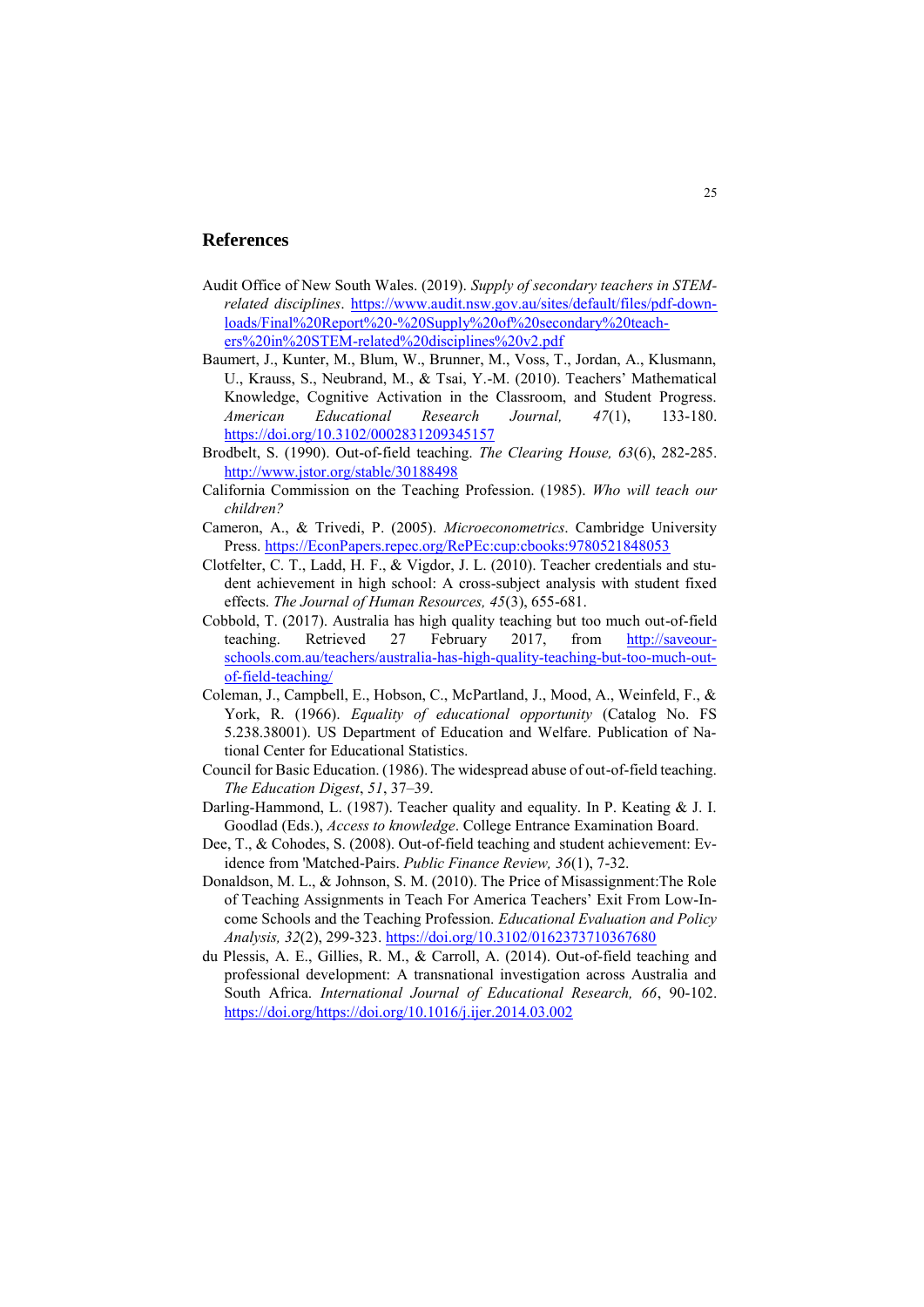- du Plessis, A. E. (2019). *Out-of-Field Teaching Practices: What Educational Leaders Need to Know*. Brill. [https://doi.org/https://doi.org/10.1007/978-94-6300-](https://doi.org/https:/doi.org/10.1007/978-94-6300-953-9) [953-9](https://doi.org/https:/doi.org/10.1007/978-94-6300-953-9)
- Faulkner, F., Kenny, J., Campbell, C., & Crisan, C. (2019). Teacher Learning and Continuous Professional Development. In L. Hobbs & G. Törner (Eds.), *Examining the Phenomenon of "Teaching Out-of-field": International Perspectives on Teaching as a Non-specialist* (pp. 269-308). Springer Singapore. [https://doi.org/10.1007/978-981-13-3366-8\\_11](https://doi.org/10.1007/978-981-13-3366-8_11)
- Gardner, D. (1983). *A Nation at Risk: The imperative for educational reform, A report to the nation and the Secretary of Education*. National Commission on Excellence in Education. [https://www.edreform.com/wp-content/up](https://www.edreform.com/wp-content/uploads/2013/02/A_Nation_At_Risk_1983.pdf)[loads/2013/02/A\\_Nation\\_At\\_Risk\\_1983.pdf](https://www.edreform.com/wp-content/uploads/2013/02/A_Nation_At_Risk_1983.pdf)
- Goldhaber, D. D., & Brewer, D. J. (2000). Does teacher certification matter? High school teacher certification status and student achievement. *Educational Evaluation and Policy Analysis, 22*(2), 129-145. <https://doi.org/10.3102/01623737022002129>
- Goos, M., O'Donoghue, J., Ní Ríordáin, M., Faulkner, F., Hall, T., & O'Meara, N. (2020). Designing a national blended learning program for "out-of-field" mathematics teacher professional development. *ZDM, 52*(5), 893-905. <https://doi.org/10.1007/s11858-020-01136-y>
- Hill, H. C., Rowan, B., & Ball, D. L. (2005). Effects of Teachers' Mathematical Knowledge for Teaching on Student Achievement. *American Educational Research Journal, 42*(2), 371-406[. https://doi.org/10.3102/00028312042002371](https://doi.org/10.3102/00028312042002371)
- Hill, J., & Gruber, K. (2011). *Education and certification qualifications of departmentalized public high school-level teachers of selected subjects: Evidence from the 2007–08 Schools and Staffing Survey* (NCES 2011-317). National Center for Education Statistics. U.S. Department of Education.
- Hill, J., Stearns, C., & Owens, C. (2015). *Education and certification qualifications of departmentalized public high school-level teachers of selected subjects: Evidence from the 2011–12 Schools and Staffing Survey* (NCES 2015-814). National Center for Education Statistics. U.S. Department of Education.
- Ho, C. (2020). *Aspiration and Anxiety: Asian Migrants and Australian Schooling*. Melbourne University Publishing. <https://books.google.com.au/books?id=cZRNzQEACAAJ>
- Hobbs, L. (2013). Teaching 'out-of-field' as a boundary-crossing event: Factors shaping teacher identity. *International Journal of Science and Mathematics Education, 11*(2), 271-297.<https://doi.org/10.1007/s10763-012-9333-4>
- Hobbs, L., & Quinn, F. (2020). Out-of-field teachers as learners: Influences on teacher perceived capacity and enjoyment over time. *European Journal of Teacher Education*, 1-25.<https://doi.org/10.1080/02619768.2020.1806230>
- Hoxby, C. (2004). Comment on 'Why some schools have more underqualified teachers than others' by R. Ingersoll. In D. Ravitch (Ed.), *Brookings Papers on Education Policy* (pp. 66-77). Brookings Institution Press. <http://www.jstor.org/stable/20067266>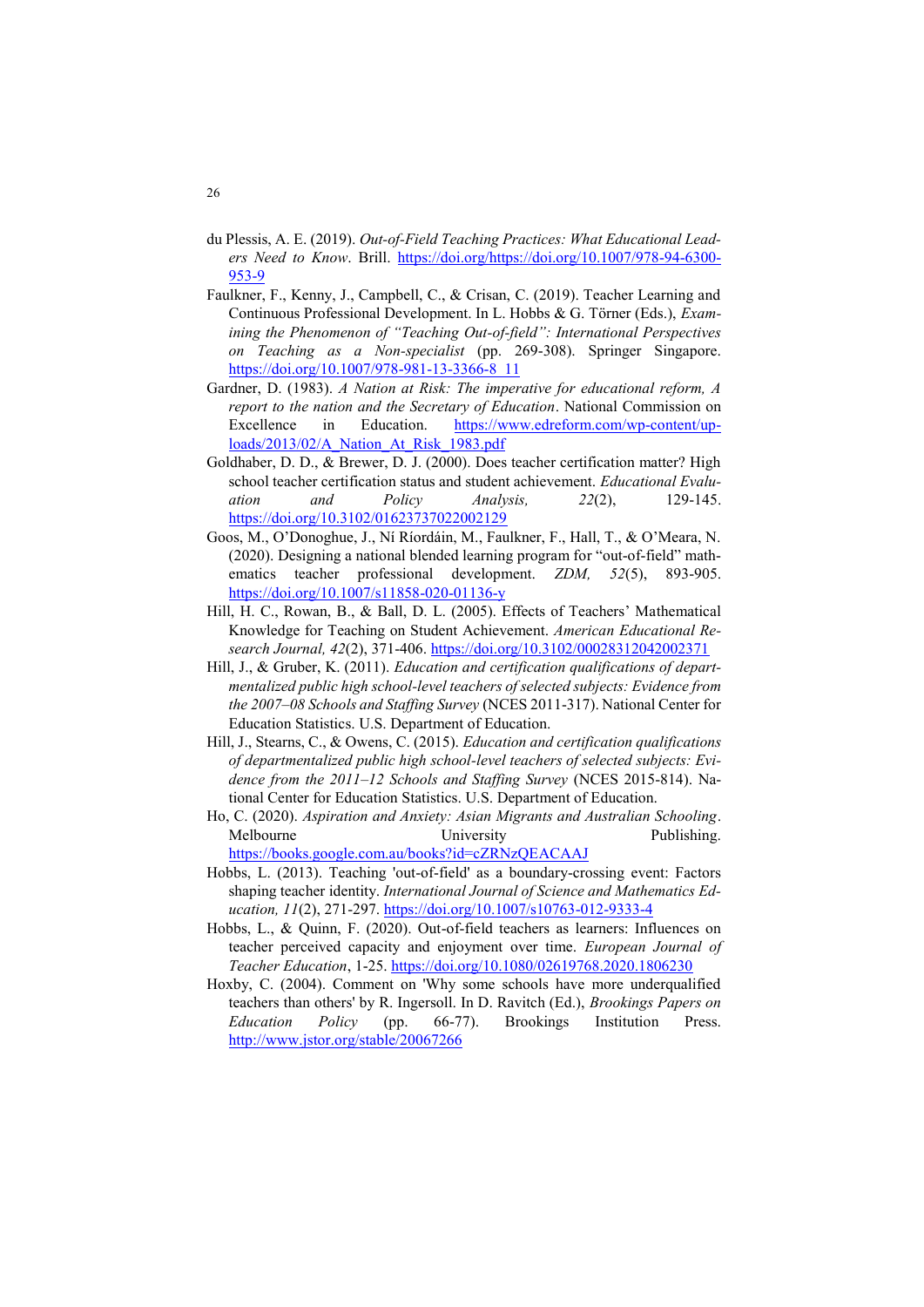- Ingersoll, R. M. (1999). The problem of underqualified teachers in American secondary schools. *Educational Researcher, 28*(2), 26-37. <https://doi.org/10.3102/0013189x028002026>
- Ingersoll, R. M. (2004). Why some schools have more underqualified teachers than others. In D. Ravitch (Ed.), *Brookings Papers on Education Policy* (pp. 45-66). Brookings Institution Press.<http://www.jstor.org/stable/20067266>
- Ingersoll, R. M., & May, H. (2012). The Magnitude, Destinations, and Determinants of Mathematics and Science Teacher Turnover. *Educational Evaluation and Policy Analysis, 34*(4), 435-464[. https://doi.org/10.3102/0162373712454326](https://doi.org/10.3102/0162373712454326)
- Ingersoll, R. M., & Perda, D. (2010). Is the Supply of Mathematics and Science Teachers Sufficient? *American Educational Research Journal, 47*(3), 563-594. <https://doi.org/10.3102/0002831210370711>
- Ingersoll, R. M. (2019). Measuring Out-of-Field Teaching. In L. Hobbs & G. Törner (Eds.), *Examining the Phenomenon of "Teaching Out-of-field": International Perspectives on Teaching as a Non-specialist* (pp. 21-51). Springer Singapore. [https://doi.org/10.1007/978-981-13-3366-8\\_2](https://doi.org/10.1007/978-981-13-3366-8_2)
- Kim, E.-G. (2011). Out-of-field secondary school teachers in Korea: Their realities and implications. *KEDI Journal of Educational Policy, 8*(1), 29-48.
- Kozol, J. (1991). *Savage Inequalities*. Harper-Collins.
- Mize, T. D. (2019). Best practices for estimating, interpreting, and presenting nonlinear interaction effects. *Sociological Science, 6*(1), 81-117.
- Morton, B. A., Hurwitz, M. D., Strizek, G. A., Peltola, P., & Orlofsky, G. F. (2008). *Education and certification qualifications of departmentalized public high school-level teachers of core subjects: Evidence from the 2003–04 Schools and Staffing Survey* (NCES 2008-338). National Center for Education Statistics. U.S. Department of Education.
- National Commission on Teacher Education and Professional Standards. Special Committee on the Assignment of Teachers. (1965). *The assignment and misassignment of American teachers: The complete report of the Special Committee on the Assignment of Teachers of the National Commission on Teacher Education and Professional Standards*. National Commission on Teacher Education and Professional Standards.
- OECD. (2012). *Preparing Teachers and Developing School Leaders for the 21st Century*.<https://www.oecd-ilibrary.org/content/publication/9789264174559-en> OECD. (2017). *PISA 2015 Technical Report*.
- Office of the Chief Scientist. (2014). *Science, technology, engineering and mathematics: Australia's future*. [https://www.chiefscientist.gov.au/wp-content/up](https://www.chiefscientist.gov.au/wp-content/uploads/STEM_AustraliasFuture_Sept2014_Web.pdf)[loads/STEM\\_AustraliasFuture\\_Sept2014\\_Web.pdf](https://www.chiefscientist.gov.au/wp-content/uploads/STEM_AustraliasFuture_Sept2014_Web.pdf)
- Prince, G., & O'Connor, M. (2018). *Crunching the numbers on out-of-field teaching in maths* (AMSI Occasional Paper 1). [https://amsi.org.au/media/AMSI-](https://amsi.org.au/media/AMSI-Occasional-Paper-Out-of-Field-Maths-Teaching.pdf)[Occasional-Paper-Out-of-Field-Maths-Teaching.pdf](https://amsi.org.au/media/AMSI-Occasional-Paper-Out-of-Field-Maths-Teaching.pdf)
- Productivity Commission. (2012). *Schools workforce*. [https://www.pc.gov.au/in](https://www.pc.gov.au/inquiries/completed/education-workforce-schools/report/schools-workforce.pdf)[quiries/completed/education-workforce-schools/report/schools-workforce.pdf](https://www.pc.gov.au/inquiries/completed/education-workforce-schools/report/schools-workforce.pdf)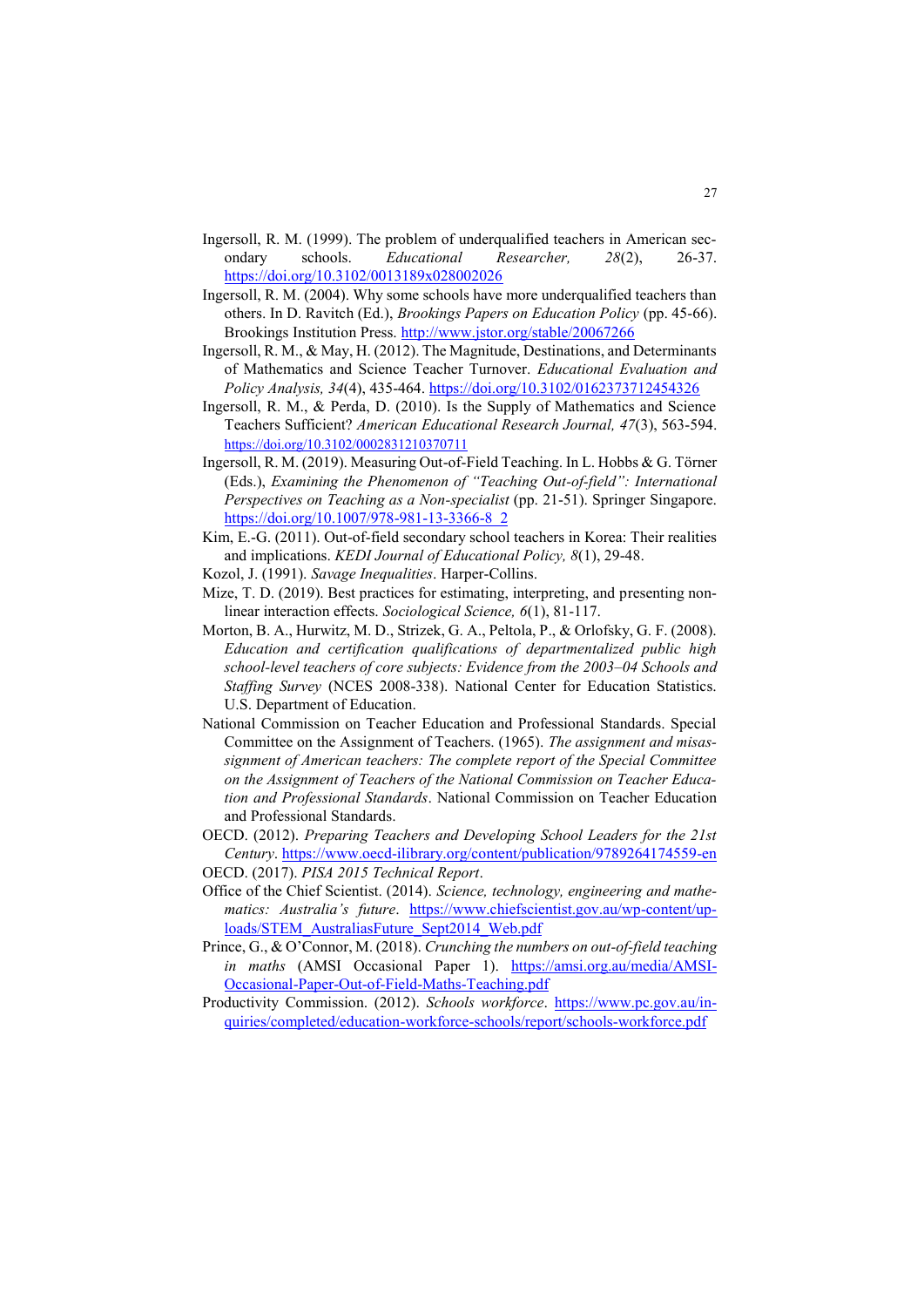- Queensland Audit Office. (2013). *Supply of specialist subject teachers in secondary schools* (Report to Parliament 2 : 2013–14). [https://www.qao.qld.gov.au/re](https://www.qao.qld.gov.au/reports-resources/supply-specialist-subject-teachers-secondary-schools)[ports-resources/supply-specialist-subject-teachers-secondary-schools](https://www.qao.qld.gov.au/reports-resources/supply-specialist-subject-teachers-secondary-schools)
- Robinson, V. (1985). *Making do in the classroom: A report on the misassignment of teachers*. Council for Basic Education & American Federation of Teachers.
- Schueler, S., Roesken-Winter, B., Weißenrieder, J., Lambert, A., & Römer, M. (2015). *Characteristics of out-of-field teaching: Teacher beliefs and competencies* 9th Congress of the European Society for Research in Mathematics Education, Prague, Czech Republic.
- Seastrom, M. M., Gruber, K. J., Henke, R., McGrath, D., & Cohen, B. A. (2004). *Qualifications of the public school teacher workforce: Prevalence of out-of-field teaching, 1987–88 to 1999–2000* (NCES 2002–603 Revised). National Center for Education Statistics. U.S. Department of Education.
- Seidel, T., & Shavelson, R. J. (2007). Teaching effectiveness research in the past decade: The role of theory and research design in disentangling meta-analysis results. *Review of Educational Research, 77*(4), 454-499. <https://doi.org/10.3102/0034654307310317>
- Shah, C., Richardson, P. W., & Watt, H. M. G. (2020). *Teaching 'out of field' in STEM subjects in Australia: evidence from PISA 2015* [Discussion paper]. Global Labor Organization[. https://apo.org.au/node/303739](https://apo.org.au/node/303739)
- Shah, L., Jannuzzo, C., Hassan T, Gadidov, B., Ray, H., & Rushton, G. (2019). Diagnosing the current state of out-of-field teaching in high school science and mathematics. *PLoS ONE, 14(9): e0223186*. [https://doi.org/https://doi.org/10.1371/journal.pone.0223186](https://doi.org/https:/doi.org/10.1371/journal.pone.0223186)
- Sharplin, E. D. (2014). Reconceptualising out-of-field teaching: experiences of rural teachers in Western Australia. *Educational Research, 56*(1), 97-110. <https://doi.org/10.1080/00131881.2013.874160>
- Shulman, L. S. (1986). Those who understand: Knowledge growth in teaching. *Educational Researcher, 15*(2), 4-14. <https://doi.org/10.3102/0013189x015002004>
- Smith, A. (2017). *Report of Professor Sir Adrian Smith's review of post-16 mathematics*. UK Department for Education. [https://assets.publishing.ser](https://assets.publishing.service.gov.uk/government/uploads/system/uploads/attachment_data/file/630488/AS_review_report.pdf)[vice.gov.uk/government/uploads/system/uploads/attach](https://assets.publishing.service.gov.uk/government/uploads/system/uploads/attachment_data/file/630488/AS_review_report.pdf)[ment\\_data/file/630488/AS\\_review\\_report.pdf](https://assets.publishing.service.gov.uk/government/uploads/system/uploads/attachment_data/file/630488/AS_review_report.pdf)
- Teese, R., Lamb, S., Duru-Bellat, M., & with assistance of Helme, S. (2007). *International studies in educational inequality, theory and policy* (Vol. 1-3). Springer.
- The Royal Society. (2007). *The UK's science and mathematics teaching workforce* (A 'state of the nation' report (Chair: Dame Julia Higgins)). [https://royalsoci](https://royalsociety.org/~/media/Royal_Society_Content/Education/policy/state-of-nation/SNR1_full_report.pdf)[ety.org/~/media/Royal\\_Society\\_Content/Education/policy/state-of-na](https://royalsociety.org/~/media/Royal_Society_Content/Education/policy/state-of-nation/SNR1_full_report.pdf)[tion/SNR1\\_full\\_report.pdf](https://royalsociety.org/~/media/Royal_Society_Content/Education/policy/state-of-nation/SNR1_full_report.pdf)
- Thomson, S. (2021). Australia: PISA Australia—Excellence and Equity? In N. Crato (Ed.), *Improving a Country's Education: PISA 2018 Results in 10*